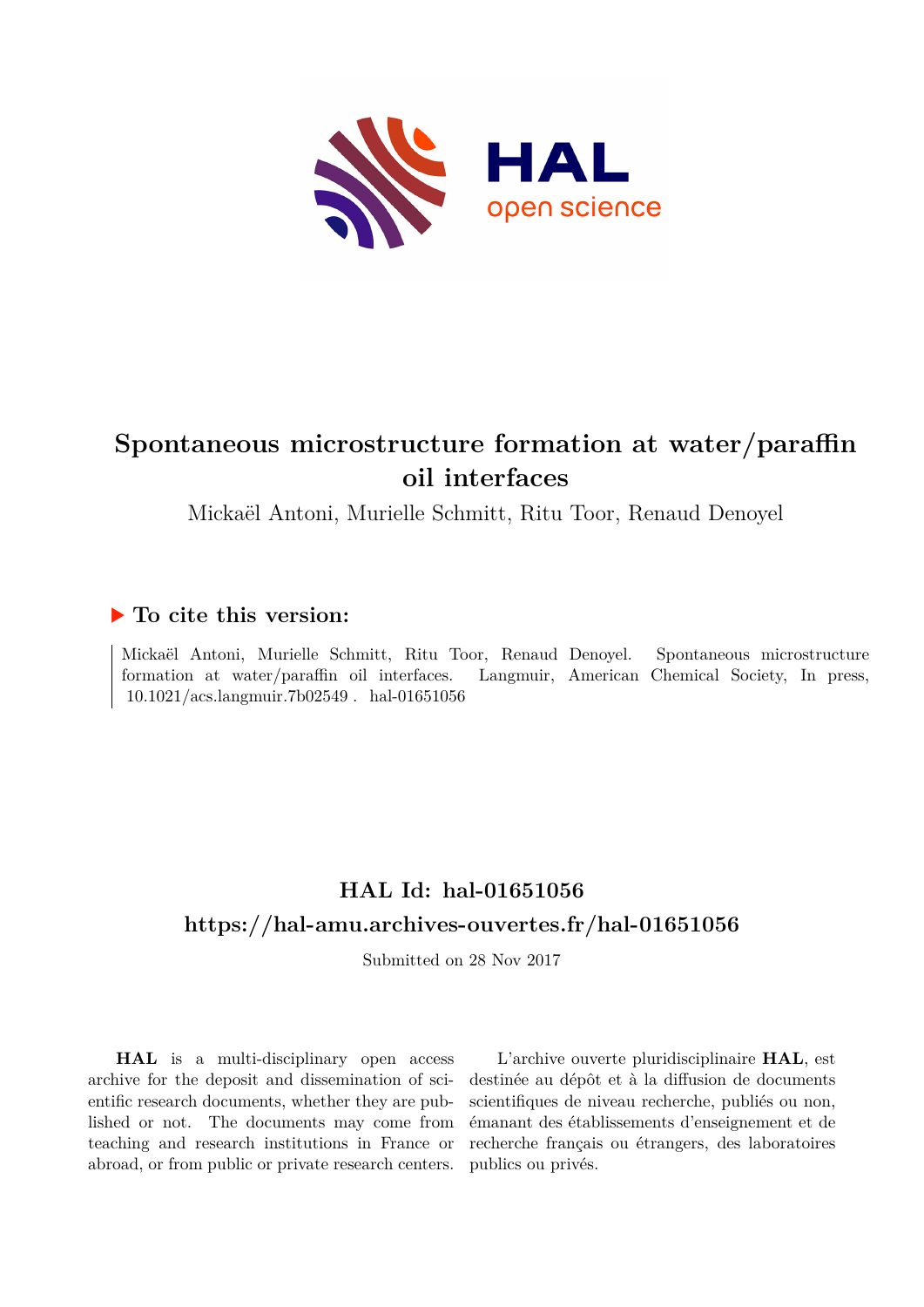## **Spontaneous microstructure formation at water/paraffin oil interfaces**

Murielle Schmitt, Ritu Toor, Renaud Denoyel and Mickaël Antoni\*

Aix-Marseille Univ, CNRS, MADIREL, Marseille, France

\*m.antoni@univ-amu.fr

An experimental investigation of spontaneous emulsification is proposed with water drops pendant in a paraffin oil (PO) solution loaded with a surfactant (SPAN80). Optical microscopy in transmission mode is employed for high spatial resolution image recording. The kinetics of spontaneous emulsification is studied. It is shown to generate a darkening of the drops due to interface modification with a characteristic time that depends upon the SPAN80 concentration. For low concentrations, spontaneous emulsification is slow and produces micrometer sized droplets while for large concentrations, it is fast and bush-like microstructures are observed. These microstructures increase in size and progressively invade the complete water/PO interfaces, detach and finally migrate into the PO phase. This transport phenomenon withdraws water from the drops and leads to a gradual shrinking of their volume. At the end of the process, they appear as deformed objects surrounded by a loose membrane.

Keywords: Spontaneous emulsification, water/oil interfaces, SPAN80, microstructures, water transport.

#### **Introduction**

Emulsions are dispersed systems in which non miscible liquids coexist. They can be stabilized by either surface active molecules, solid particles or both surface active molecules and solid particles. Although commonly used in industry for decades, emulsions are still the object of fundamental research activity. Efforts have in particular been devoted to understand the role of solid particles in Ramsden-Pickering emulsions $1-3$ , to address stability properties of emulsified dispersions<sup>4,5</sup> and to the development of low energy processes for nanoemulsion production<sup>6,7</sup>. In this context, intense activity has also been devoted to the description of microemulsions and spontaneous emulsification mechanisms $^{8-12}$ . These latter are known to stimulate mass transport phenomena that find applications in a wide range of industrial processes  $13-15$ .

Conversely to common emulsified systems, microemulsions are thermodynamically stable. As they form spontaneously, no external energy input is necessary. The energy required for emulsification results here only from the reorganization of the chemical compounds at interfaces. The precise underlying dynamic processes are still matter for discussions. To address what happens at liquid/liquid interfaces when spontaneous emulsification (SE) takes place, two main orientations can however be drawn: mechanical breakup and chemical instability. Mechanical breakup can be caused by either interfacial turbulence or vanishing interfacial tensions<sup>10,16</sup>. Chemical instability can be promoted by bilayer collapse due to pressure gradients<sup>17,18</sup>, local inversion of surfactant supersaturated regions<sup>19,20</sup> or chemical reactivity<sup>21</sup>. When mechanical breakup is the driving phenomenon, low surfactant concentrations are sufficient to evidence SE while if chemical instability prevails, high surfactant concentrations are required. In this last case, it is actually the swelling of inverted micelles due to osmotic pressure that drives  $SE^{19}$ . Overall, in spontaneous emulsifying systems, microstructures are formed at the interfaces and their properties can be monitored by the chemicals that are used. They can for example behave as micro-reactors or provide efficient sol-gel synthesis routes for surfactant template-assisted mesostructured materials like for instance solid or hollow spheres<sup>22</sup>, thins films<sup>23</sup> or high surface area tubules<sup>24</sup>.

The SE phenomena studied in this article generate micro-sized objects that appear, at the macroscopic scale, as cloudy time evolving supernatant phases<sup>25</sup>. SE can therefore be seen as a solubilization process of one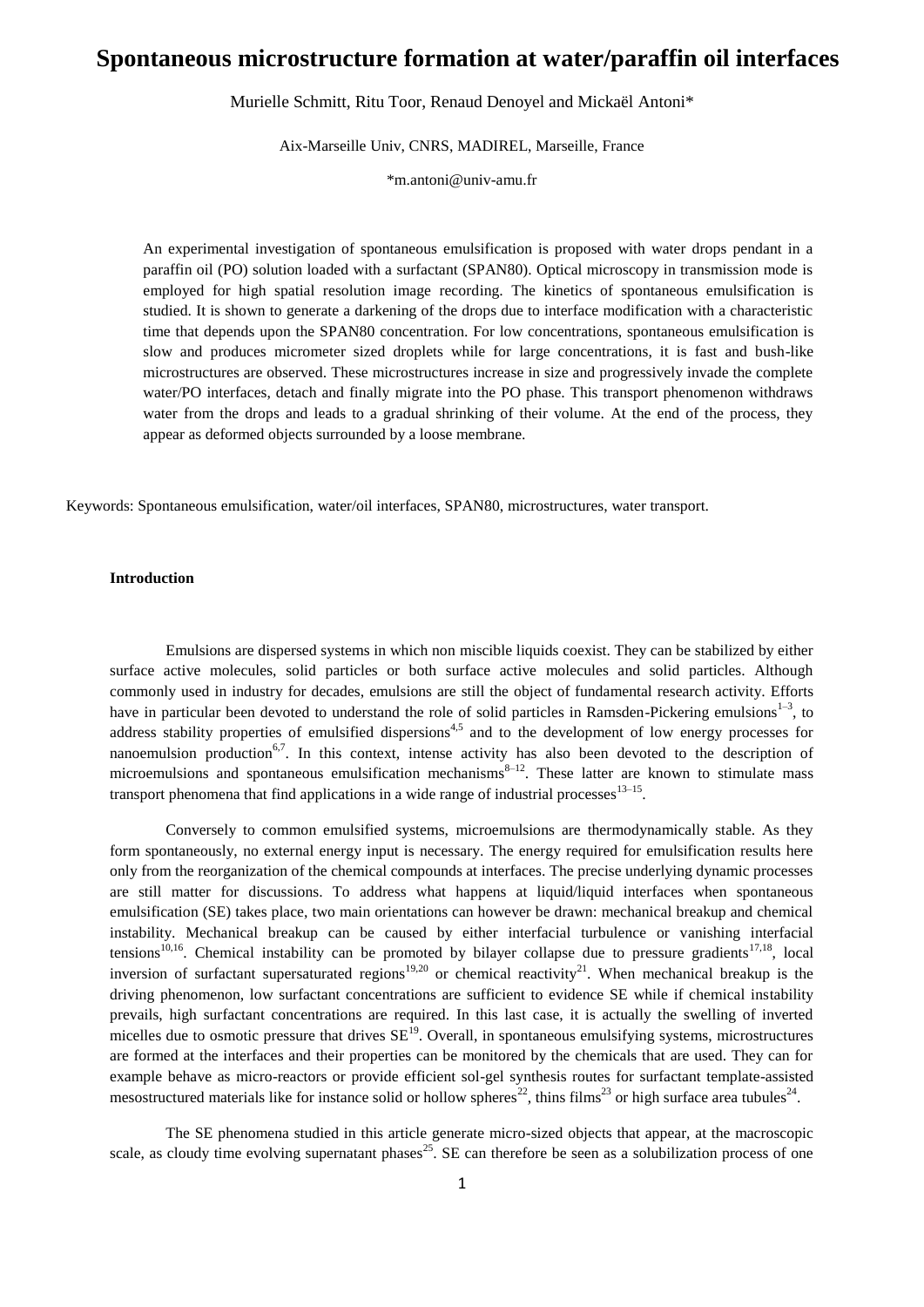liquid phase into another. The terminology of microemulsion for surfactant loaded solutions as the one under consideration hereafter is therefore potentially misleading. 'Micellar solutions' might be more adapted since in the conditions of the experiments the PO/SPAN80 solutions are micellar  $26-28$ . But, as the structures that will be investigated are essentially at the microscale, it is proposed to keep on using the term 'microemulsions' in the following.

SPAN80 is a lipophilic surfactant (HLB=4.3) consisting mainly is sorbitan monooleate<sup>29</sup>. The properties of water in contact with organic liquids containing SPAN80 were mostly investigated to describe interfacial rheology and emulsion stability<sup>5,30–39</sup>. Important activity has also been devoted to such mixtures in the field of liquid surfactant membranes<sup>40</sup> that find important applications in extraction for recovery (resp. separation) of valuable (resp. waste) components<sup> $41-45$ </sup>. These latter involve swelling of SPAN80 reverse micelles and mass selective transport mechanisms.

The study of SE kinetics in surfactant-mediated mechanisms is a longstanding problem since water transport into an organic phase has been investigated already more than three decades  $ago^{46}$ . SE-inducing properties of SPAN80 have been reported for various organic phases<sup>47–49</sup>. Water transfer in water/kerosene/SPAN80 systems and microemulsion formation was recently investigated with optical microscopy in sessile drop configurations<sup>50</sup>. In all these studies, mass transfer rates are shown to be increased by surfactant concentration but, up to now, no discussion is proposed about the influence of the surfactant concentration on the micro-structures in which water is confined. One goal of this paper is to give some insights into this problem.

This work is divided into five sections. After this introduction, the second section will be devoted to material and methods. The third one concentrates on the image processing techniques and presents a contrast function that will be used for the characterization of SE kinetics. The subsequent sections focus on the results and discussions. The formation of SPAN80 driven microstructures is evidenced and their time evolution investigated. It is demonstrated that they progressively withdraw water from the pendant drops. The role of the concentration in SPAN80 and the shape of the microstructures are further discussed. In the last section, conclusions and some perspectives are finally presented.

#### **Materials and Methods**

Experiments are monitored with HPLC grade water and paraffin oil (Fluka 76235) containing varying concentrations of SPAN80 (Sigma-Aldrich 09569) in controlled temperature conditions. Solutions are confined in quartz optical cells (Hellma, 110-QS, 4 mL) and analyzed with a microscope in transmission mode. Two different configurations are considered : in configuration A, 2 mL of PO/SPAN80 solution is gently poured on the top of a 2 mL water sample (see Figure 1). PO and water are therefore initially in separated phases. In configuration B, a 1.4 µL water drop is produced with a Hamilton syringe (Model 62 SYR RN, 2.5μL). This latter in mounted on a micrometric support designed to allow accurate positioning. The drop is pendant at the extremity of a needle (see Figure 5) with a hydrophobic tip (22s gauge, Small Hub RN NDL) in the PO/SPAN80 solution. The SPAN80 concentration ranges between 1 and 10 g/L. Temperature is controlled with a Peltier facility and a water circulating thermostatic bath.

The microscope used is a transmission optical microscope associated with a camera (Mikrotron MC1310). Acquisition frame rate is set to 25 image/s and each image corresponds to a  $1\times1$  mm<sup>2</sup> field of view (FOV) encoded with 1024×1024 pixels and grey level (GL) values between 0 (black) and 255 (white). Optical calibration ratio is therefore about 1  $\mu$ m<sup>2</sup>. This actually determines the spatial resolution of the microscope, that is to say, the surface of the FOV captured by each pixel. Further 2D calibration factor is not useful here as the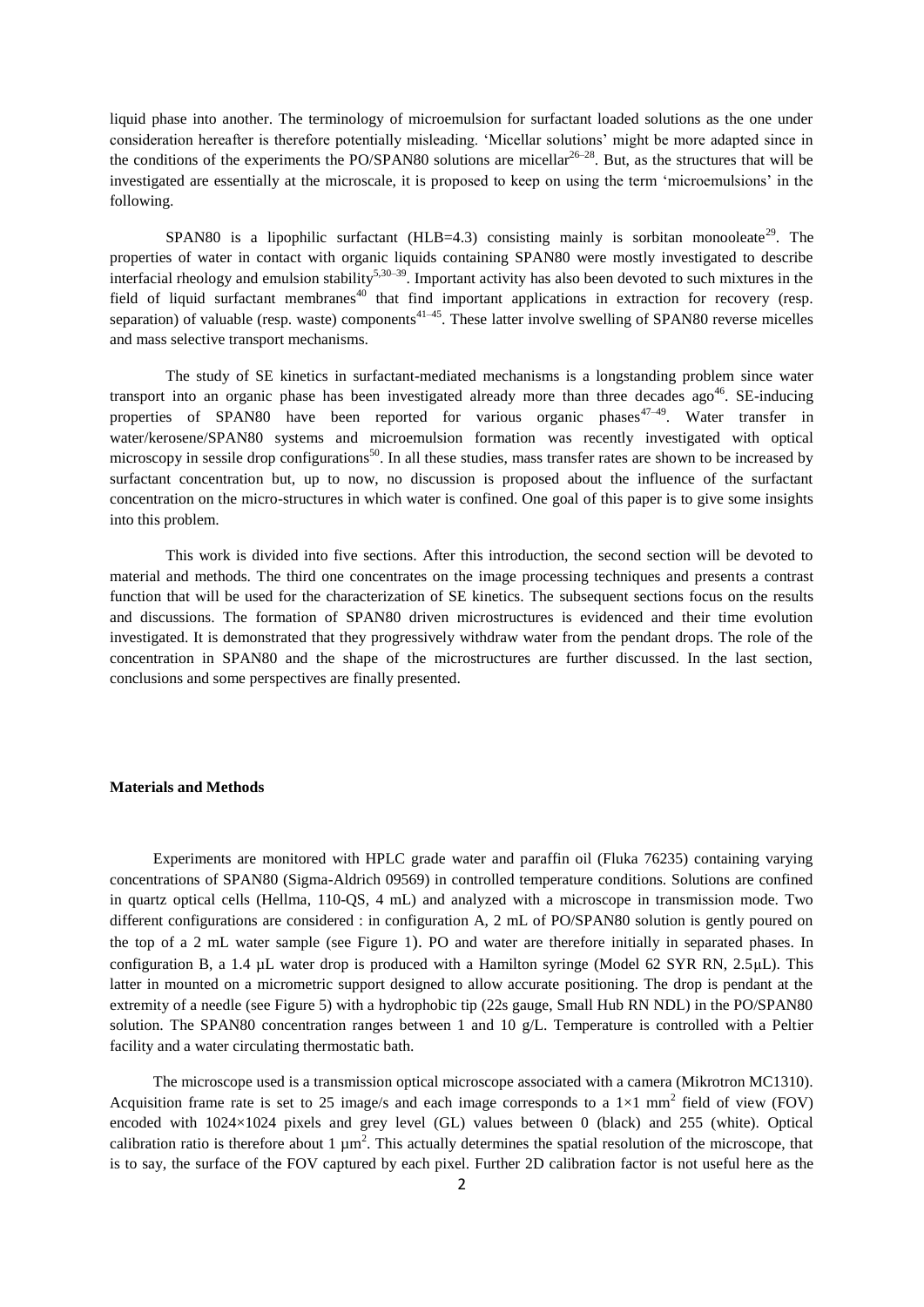camera operates square sensors. Depth of field is 30 μm and light source is a LED focused at infinity. Such a collimated light is necessary here since all observations are done in transmission mode. These optical constraints allow a good control of vignetting and therefore produce uniformly illuminated reference FOVs.

Scanning electron microscopy (SEM) will also be used in this work. Here, as samples are liquid, the freezefracturing technique is employed. For each experiment, four replica of about 2  $mm<sup>3</sup>$  of the cloudy phase (see Figure 1(b)) are produced and deposited on a brass sample holder. This is done by collecting the samples with a micropipette. Once deposited, the four replica are plunged into slushed nitrogen (at -196°C) and further transferred into a low pressure preparation chamber. This chamber is integrated with a Philips XL30 SFEG STEM scanning electron microscope equipped with an OXFORD cryogenic stage and an OXFORD EDS analysis system. The procedure followed here prevents sample contamination by atmospheric water. The four replica are then fractured using the tip of a scalpel blade. The SEM images are produced in the back-scattered mode and chemical composition obtained with EDX analysis.

#### **Image processing**

Image are recorded in transmission mode and stored in raw format. The pendant drops yield specific optical signals (see Figure 5) that are processed on the basis of contrast differences. To track the evolution of these latter with time, the following contrast function is introduced:

$$
f(t) = \frac{N(t) - N_{\min}}{N(0) - N_{\min}}
$$
 Eq. 1

where *t* is time,  $N(t)$  (resp.  $N(0)$ ) is the number of pixels of the camera detecting a GL > 128 in the considered FOV at time *t* (resp. initially). These pixels actually detect only transmitted light. *Nmin* is the minimum value reached by  $N(t)$  in the image sequence produced by each experiment. With this definition,  $f(t)=I$  initially and  $f(t)=0$  when the brightness of the FOV is minimal. A decreasing (resp. increasing) trend of  $f(t)$  is therefore the signature of an overall increasing (resp. decreasing) opaqueness of the images.

Each measurement consists in a sequence of 5000 images that are treated with the Image-J (IJ) package. A binarization with threshold fixed at GL=128 is first achieved to identify the regions of the FOV where GL>128. *N(t)* is then computed for all times and both values of  $N(0)$  and  $N_{min}$  determined. Fast Fourier transforms (FFT) are further performed with IJ to compute 2D power spectra with  $512\times512$  wave numbers. They rely on the 2D Fast Hartley Transform algorithms<sup>51,52</sup>. As power spectra are symmetric, radial averages are finally achieved with a homemade data treatment code to produce radial power spectra.

#### **Qualitative study of water transport**

To show the basic features under study here a first campaign of experiments is presented for configuration A. Temperature is set to 20°C. Figure 1 illustrates what happens 8 hours after sample preparation for two experiments. The bottom phase of both images is water and the top one is the PO solution. In (a) PO is surfactant free while in (b) it is loaded with SPAN80 (4 g/L) for which interfacial tension is about 3 mN/m<sup>33</sup>. The curvature of the interface changes from (a) to (b) due to interfacial tension lowering by SPAN80. Initially, the PO phase is transparent for both experiments. Figure 1(a) shows that it remains like this in the absence of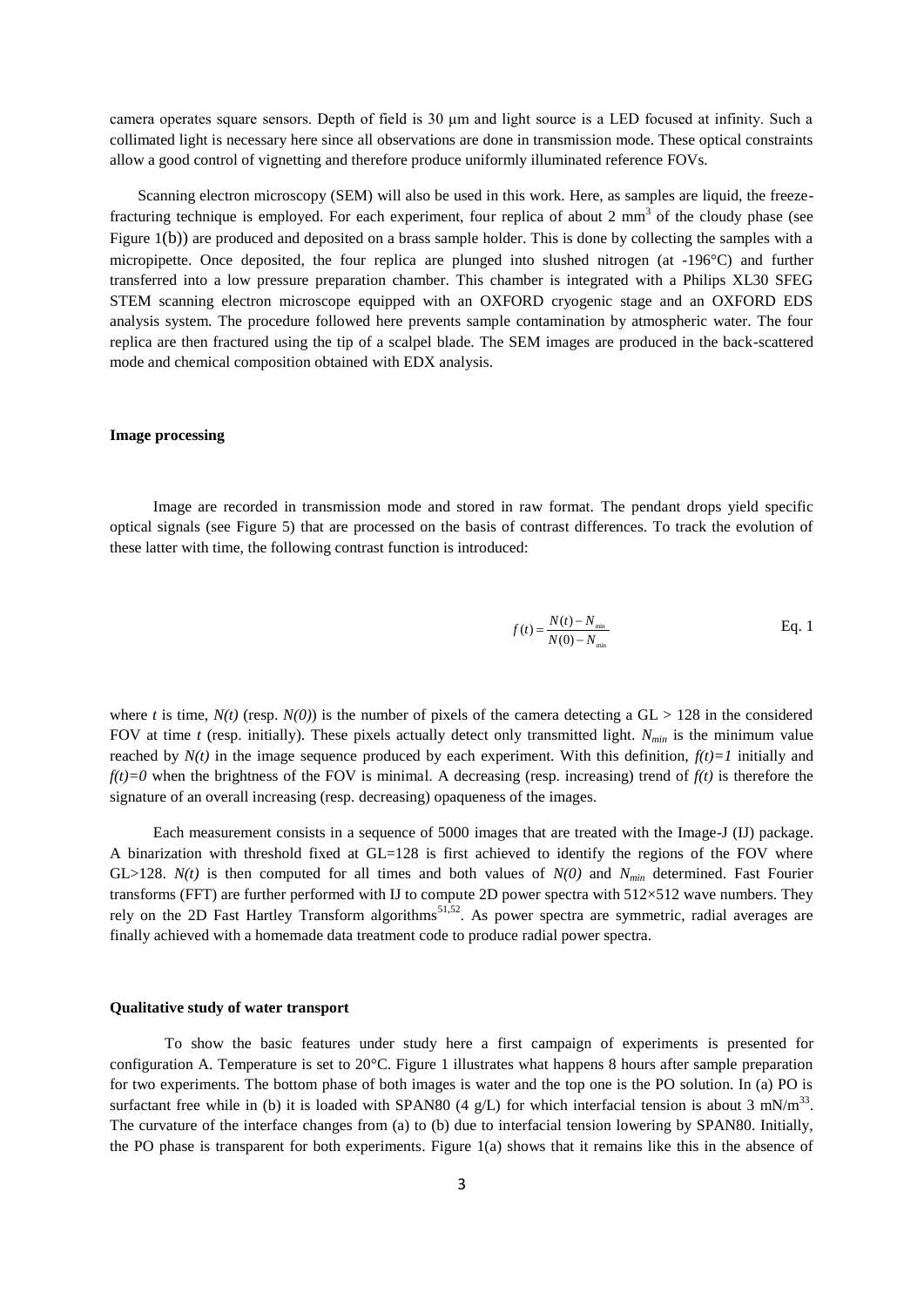SPAN80 even after 8 hours. This is clearly not the case when SPAN80 is used. As time runs, a cloudy phase is indeed progressively invading the PO phase as can be observed in Figure 1(b). This turbid phase first appears as a white skin in the vicinity of the water/PO interface. As time runs, it diffuses into the PO phase. Surprisingly, this diffusion takes places not only from the water/PO interface but also from the walls of the optical cell. This can be checked again in Figure 1(b) that shows a rather concave profile of the cloudy phase. Transport of water seems therefore also involving wetting phenomena between water and the quartz cell. A similar effect has been evidenced elsewhere<sup>50</sup>. Its main consequence is to considerably increase the exchange surface where SE can take place and therefore to speed up the overall increasing cloudiness of the samples. Wetting phenomena actually strongly depend on the composition of the solutions and are not easy to control. This is why the pendant drop configuration (configuration B) will be preferred when focusing on the kinetics of water transport.



Figure 1 : Illustration of water transport into paraffin oil 8 hours after sample preparation. (a) [SPAN80]=0 g/L, (b) [SPAN80]=4 g/L. The bottom (resp. top) phase is water (resp. PO). Volume is 2 mL for both phases.

The above experiments were reproduced for smaller SPAN80 concentrations. Figure 2 shows micrographs of the supernatant phase right above the water/PO interface 24 hours after sample preparation. For [SPAN80]=5.0  $10^{-3}$  g/L there is no clear evidence of a dispersed phase formation while for larger concentrations  $(2.5 \times 10^{-2} \text{ g/L} \text{ and } 4.25 \times 10^{-2} \text{ g/L})$  a cloudy supernantant phase is present. It contains particles of typical size of few microns. Ref.<sup>33</sup> indicates that for such concentrations, interfacial tension ranges between 35 mN/m (for [SPAN80]=5.0 10<sup>-3</sup> g/L) and 15 mN/m (for [SPAN80]=4.25 10<sup>-2</sup> g/L). This should provide sufficient stability of the interface against perturbations and therefore production of microstructures. But, surprisingly, this is clearly not the case here. Their precise shape is not acessible due to the limited resolution of the microscope (1 µm). To overcome this problem, cryo-SEM experiments have been achieved.

Figure 3 displays a typical cryo-SEM image of a particle of the supernatant phase of Figure 1(b). It evidences micron-sized droplets that furthermore appear as multiplet-like microstructures (Figure 3(a)). They're composed of water as demonstrated by the intense oxygen peak in the EDX spectrum (Figure 3(b)). This latter is detectable only when focusing the electron beam on microdroplets and vanishes elsewhere. The oxygen atoms of the polar group of the SPAN80 molecules therefore do not generate any measurable EDX response. The SEM analysis demonstrates that SE gives rise to the spontaneous formation of water microdroplets and therefore suggests micellar transport mechanisms. One striking feature here is the complexity of their surface. They appear rough and covered by small polymorphous objects with micrometric sizes that look similar to the ones already evidenced in previous works for high concentrated solutions<sup>18,35</sup>. Local inversion of surfactant supersaturated regions could therefore be one possible driving mechanism here  $19,20$ .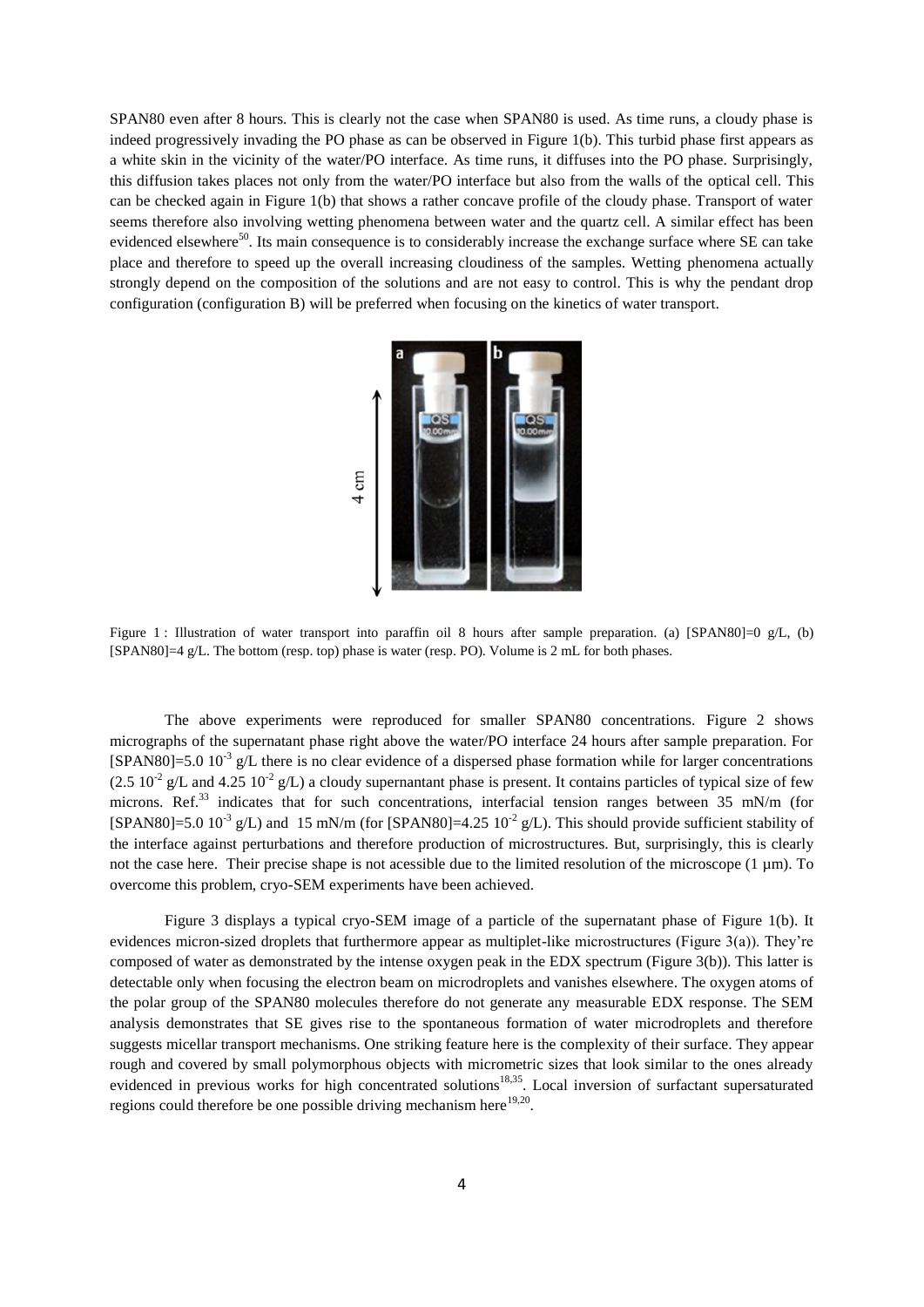

Figure 2 : Left: 1 mm<sup>2</sup> micrographs of the supernatant phase in the vicinity of the water/PO interface for three values of [SPAN80], 24 hours after sample preparation. SPAN80 concentrations are indicated in the images. Right: magnifications of the left images. Floating objects with micrometric size are visible for  $\text{[SPAN80]}=0.025 \text{ g/L}$  and 0.0425 g/L.

The processes at the origin of the protruding structures of Figure 3(a) and Figure 4 are not clear and should be addressed carefully in particular when operating with freeze fracturing. This technique is indeed known to produce artifacts when not applied in well controlled conditions. Microstructures can for example artificially form due to solidification fronts when dealing with nanoparticle suspensions**<sup>53</sup>**. Unwanted presence of water due to uncontrolled humidity conditions can moreover give rise to ice crystallites that produce images very similar to the ones of Figure 3(a). Here, experimental conditions were controlled using a transfer chamber where all samples were prepared. The contamination by any external humidity source is hence negligible. The protrusions of Figure 3(a) can therefore be seen as the result of the early stage SE mechanisms. Their number increases with the SPAN80 concentration with a clear hierarchy in their size. Water microdroplets are covered with submicron droplets that are themselves covered with even smaller droplets. This is observable on the top of the largest droplet of Figure 3(a) (red arrow) and in Figure 4. Similar submicron particles are known to be formed in SE either by polymers precipitation, self-assembly of macromolecules or polyelectrolyte complexes**<sup>18</sup>**,**35**,**<sup>54</sup>** . Submicron water droplets seem to be only loosely attached to the interface. Cryo-SEM images indeed show from time to time such objects nearby the largest microdroplets on the PO phase (white arrow in Figure 3).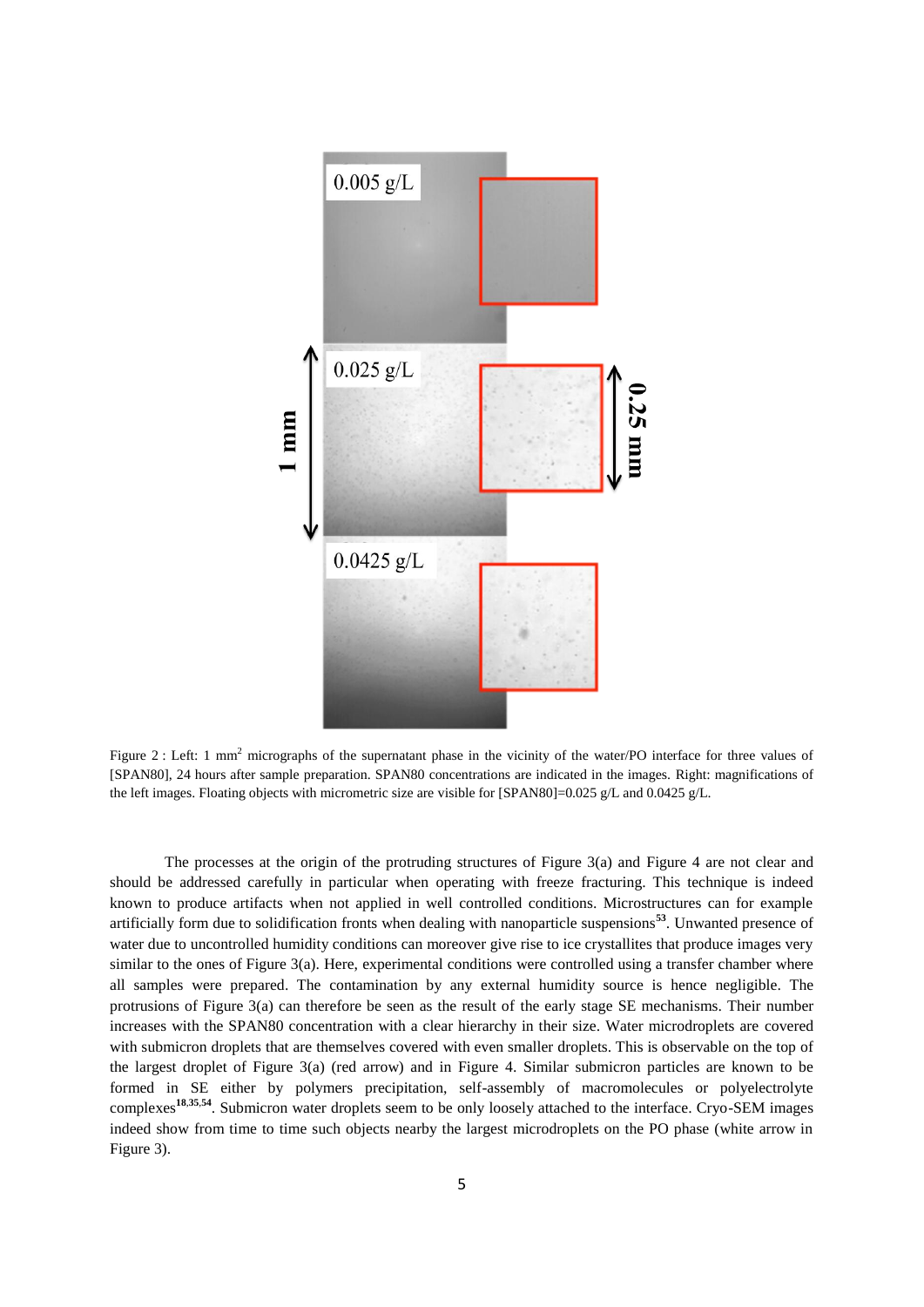

Figure 3 : (a) Cryo-SEM view of a microdroplet of the supernatant phase of Figure 1(b). (b) EDX spectrum. The oxygen peak is a signature of the presence of water. The white (resp. red) arrow in (a) shows submicronic droplets nearby (on the top) of the largest droplet.



Figure 4 : Detail of the water/PO interface of water microdroplets. Sample is the same than the one used for Figure 3.

#### **Spontaneous emulsification of pendant droplets**

Figure 1(b) demonstrated that wetting phenomena between water and the quartz cell might not be negligible in the experimental conditions. In order to avoid this problem experiments are, from now up, performed using a pendant drop (ie. configuration B). This configuration presents also the important advantage to ease image analysis. For large interfacial tensions, pendant drops have indeed an axial geometry and therefore generate a symmetric optical signal easy to treat when using transmission microscopy. Figure 5(a) shows a typical micrograph right after the injection of the drop in the PO/SPAN80 solution. Its diameter is about 1 mm. In this image, the extremity of the hydrophobic capillary tip is partially visible at the apex of the drop. In the following, temperature is set to 40°C for all the experiments.

Figure 5 illustrates the typical time evolution of a drop when  $[SPAN80]=10$  g/L. Relatively large SPAN80 concentrations are used in this section (1 g/L  $\leq$  [SPAN80]  $\leq$  10 g/L) to speed up SE and to ensure a better thermal control for the complete duration of the experiments. For such large concentrations, interfacial tension is reduced down to 3 mN/m<sup>33</sup>. As time runs, the drop opacity increases but its axi-symmetry is preserved (Figure 5(b)). For long time scales, this symmetry is lost and the drop shows up strongly deformed (see Figure 5(c)). The images of Figure 5 suggest two successive evolution regimes: a first regime denoted  $R_1$  where the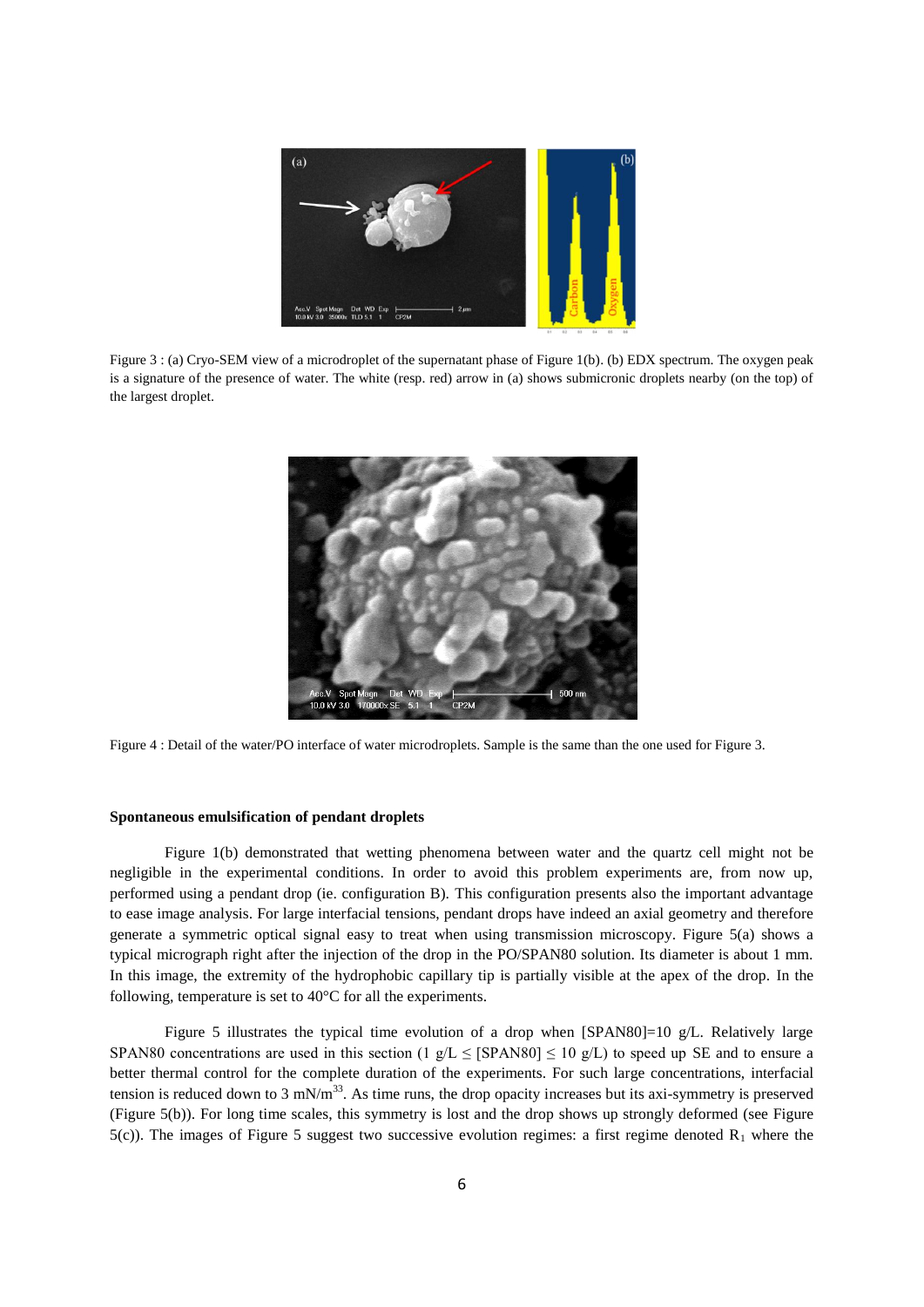drop darkens but remains axi-symmetric and a second one,  $R_2$ , where the maximum drop opacity is reached but where axi-symmetry is lost.  $R_1$  and  $R_2$  are retrieved for all the investigated SPAN80 concentrations.

In  $R_1$ , the contrast change from Figure 5(a) to Figure 5(b) results from SE that leads to the formation of interfacial microstructures. They consist either water microdroplets (Figure 9) or in microfibers (see Figure 10) that progressively increase in size and invade the complete water/PO interface. As time runs, they form an increasingly dense layer from which they either diffuse into the PO phase or flow down along the interface to the drop bottom where they detach. The overall consequence of this evolution is an increasing opaqueness of the images. In R<sub>1</sub>, despite SE and interface crowding, axi-symmetry is preserved and therefore capillary forces prevail. Moreover, as the overall drop size is not significantly modified, interfacial tension remains almost unchanged.



Figure 5 : Shape of the pendant drop for  $[SPAN80]=10$  g/L at different evolution times. (a) t=0 s, (b) t = 500 s and (c) t = 79400 s. The dashed square in (a) shows the region of interest used for Fourier transform (see Figure 6). Its side is about 0.256 mm.

The typical velocity of the downward capillary flow actually slows down. This suggests the occurrence of larger interfacial viscosities as time runs. At maximal packing, microstructures start to come into contact and hence generate networked and entangled objects. This is what defines the beginning of regime  $R_2$ . In this regime,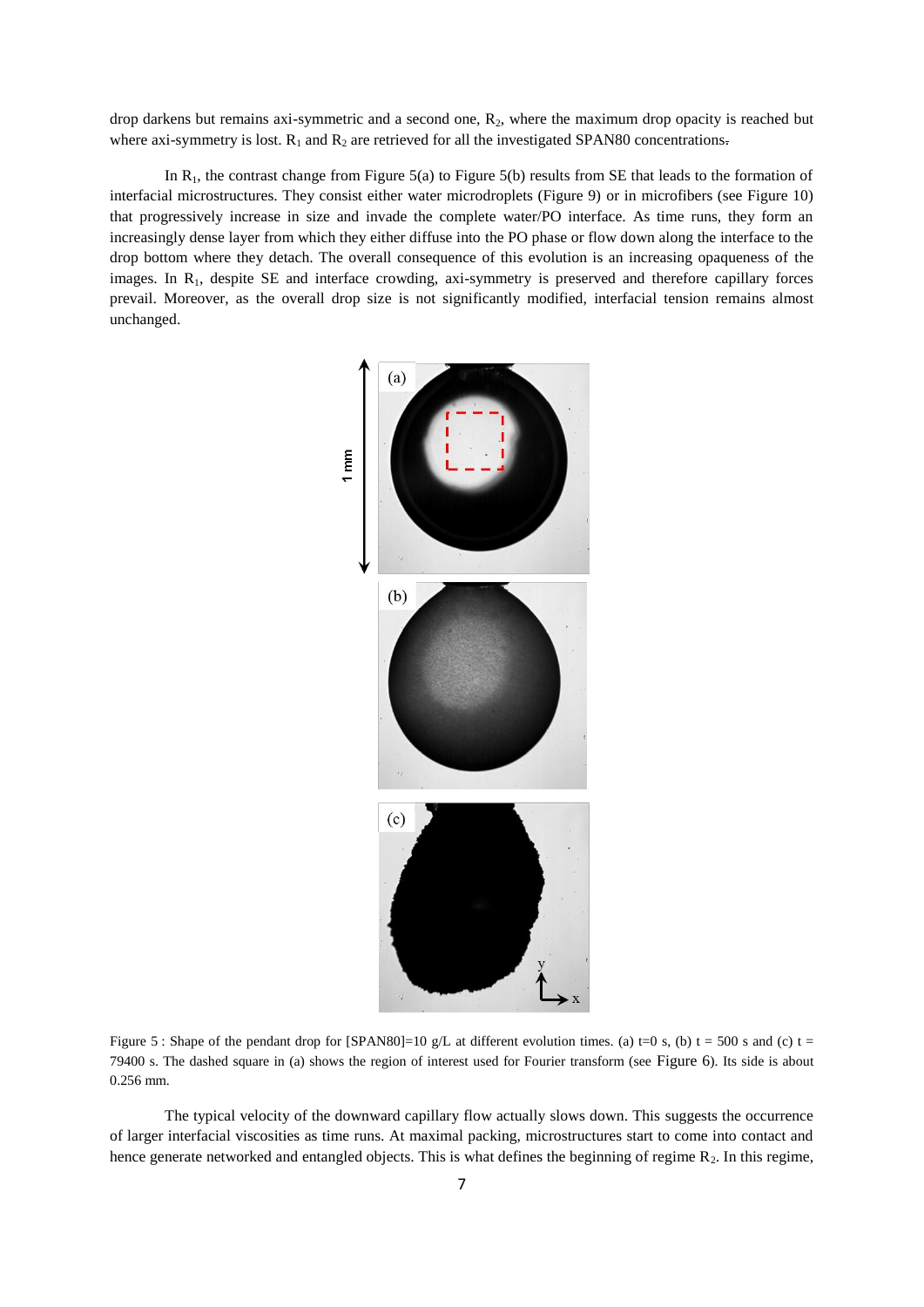the capillary flow vanishes but, as the densely packed microstructures are lipophilic (due to large SPAN80 concentration), diffusion into PO continues. Water is therefore continuously withdrawn from the drop and transported into the PO phase leading to a progressive shrinking of its volume. Two coexisting transport mechanisms therefore come into play here: the first one involves water and the diffusion of surfactant molecules that feed SE. This occurs at the molecular scale. The second is at the origin of the capillary flow and therefore involves hydrodynamic scales. This flow drives the microstructures away from the drop interface. On long time scales, water transport is slowed down and finally stops because the interface finally acts like a barrier to any further water removal. The mass transfer rate actually depends on the SPAN80 concentration (see below). When it finally stops, the drop appears as a vesicle with a very rough interface (see Figure 5(c), Figure 9 and Figure 10) that turns out to behave as a loose thin film with weak mechanical resistance.

The patterns distinguishable in the center of Figure 5(b) are actually generated by time evolving microstructure assemblies. They result from both the progressive crowding of the drop interface and flocculation. They are analyzed with a 2D fast Fourier transform in the region of interest (ROI) bounded by the dashed square in Figure 5(a). The resulting power spectrum is plotted in Figure 6(a) where  $k_x$  and  $k_y$  are the wave numbers associated to directions x and y respectively (see bottom left of Figure 5(c)). Both take value in the interval [-256,+256].  $k_x=\pm 256$  (resp.  $k_y=\pm 256$ ) corresponds therefore to the wave vector of the full horizontal (resp. vertical) side of the ROI (about 0.256 mm). The low contrast of the image in the ROI makes Figure 6(a) rather noisy but some relevant information can still be extracted from it. It shows for instance a shaded circular area in its center (see arrow in Figure 6(a)). This is the signature of objects having a specific size. It becomes more pronounced when performing a radial average. Such an average is reasonable here as the power spectrum is rotation invariant. It is represented in Figure 6(b) for t=0 s, 500 s and 1200 s where *A* is the amplitude of the Fourier modes. At time t=0 s and t=1200 s curves are similar as the ROI is homogenous (either white or black). For t=500 s, larger values of *A* are evidenced in the range  $25 < k < 175$  (with  $k = \sqrt{k_x^2 + k_y^2}$ ). Owing to the size of

the ROI and to the optical calibration ratio, this wave number domain corresponds to objects of size ranging between 25 μm and 175 μm. This size range is rather broad and suggests that similarly to the hierarchical structures discussed in Figure 3 and Figure 4, larger scale objects, like the flocculated microstructures, do also exhibit complex shapes. Figure 6(b) shows moreover a shoulder at k≈50 indicating that their typical size is about 50 μm when t=500 s. Complementary analysis are clearly necessary here to describe in detail the geometry of these microstructures with, for instance, confocal microscopy or high resolution scanning tomography microscopy**4,5** .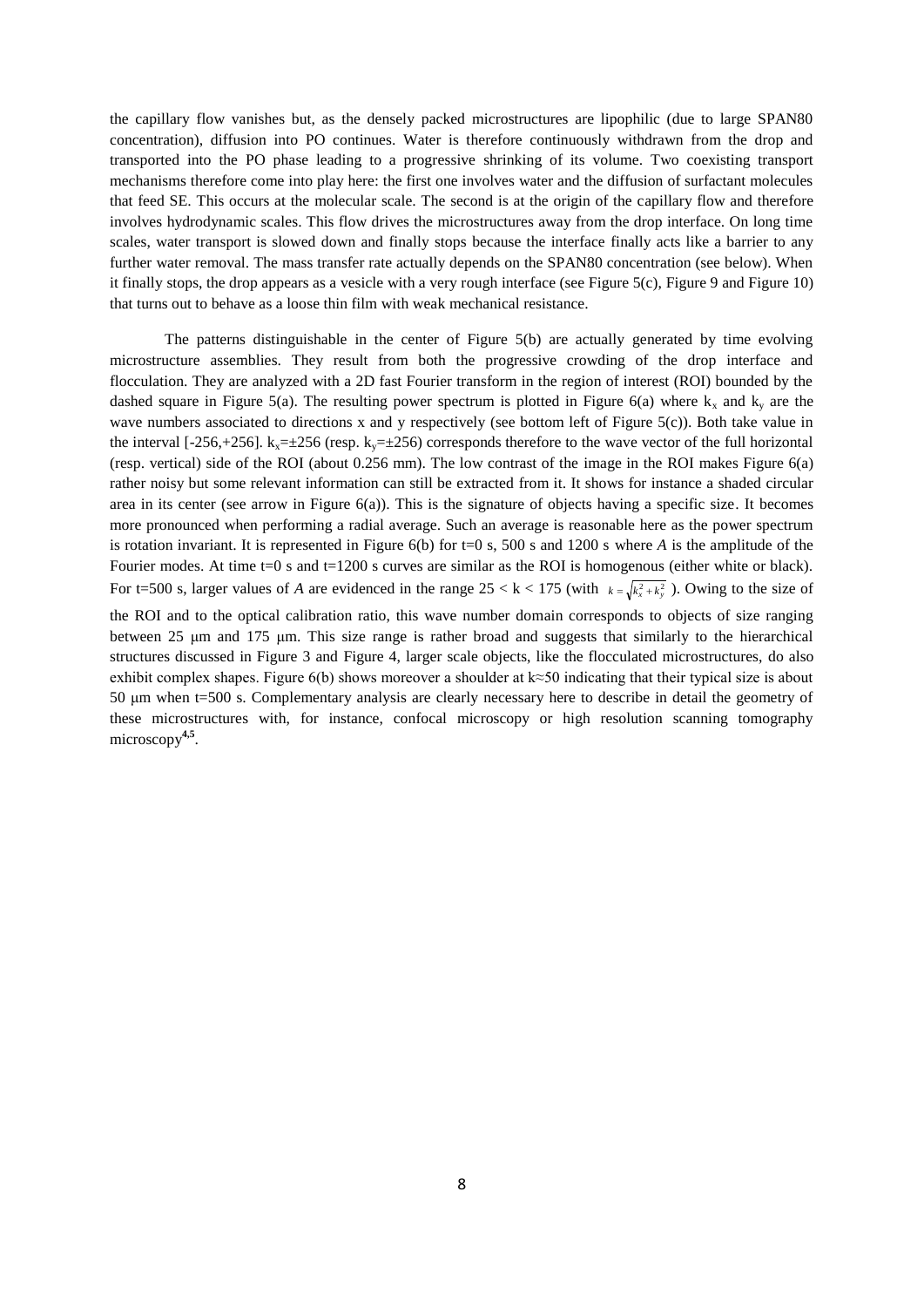

Figure 6 : (a) power spectrum obtained from the Fourier transform of the square domain in the center of the droplet of Figure 5(b) at time t=500 s. The arrow indicates the circular shaded area. Wave numbers  $k_x$  and  $k_y$  take value in the interval [-256, 256]. Radial average of power spectrum of (a) is plotted in (b) together with the ones obtained at time t=0 s and t=1200 s. The arrow emphasizes a shoulder at k≈50.

Figure 7 is a plot of the contrast function  $f(t)$  (see Eq (1)) for four replica experiments realized with [SPAN80]=10 g/L. Micrographs are the ones reproduced from Figure 5 and aim to illustrate the link between the drop shape and the corresponding value of  $f(t)$ . All four replica show similar trends: an early evolution phase where  $f(t)$  sharply decays and vanishes at time  $t \approx 5000$  s. Maximal opaqueness is then attained in the FOV. This first evolution regime actually corresponds to  $R_1$  discussed previously. In  $R_1$  experiments show a good reproducibility. For  $t > 5000$  s, regime  $R_2$  starts and  $f(t)$  increases back slowly. This is a consequence of the shrinkage of the drop produced by SE and water removal.  $R_2$  is emphasized by the grey domain in Figure 7. This figure also demonstrates that for t>15000 s curves do not overlap anymore. The reason for this is that once SE is fully developed (see Figure 5(c)) microstructures come in contact, the stress along the interface is then strongly modified and becomes anisotropic. This phenomenon is local and appears randomly on the drop interface. It produces drop shapes that change from one experiment to the other since they cannot be controlled with the experimental set up used for this work when long times are considered. Reproducibility is therefore lost. The overall topology of the microstructures is however not affected by this problem.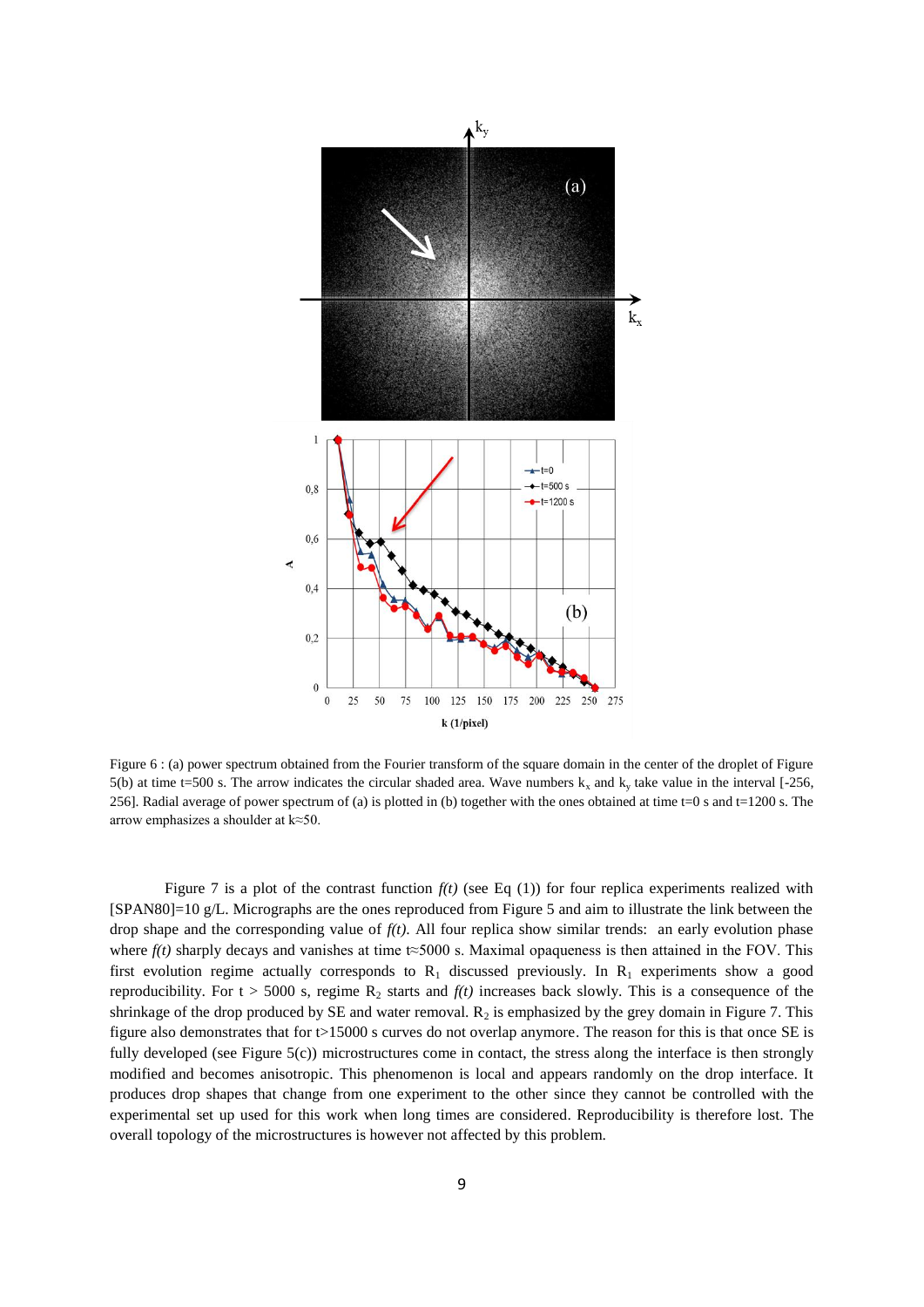

Figure 7 : Evolution of  $f(t)$  (see eq. 1) for four replica experiments with [SPAN80]=10 g/L. Top images illustrate the typical shape of the drops as time runs. Horizontal arrows indicate the sequences where drops evolve in  $R_1$  and  $R_2$  (grey shaded domain).

The way  $f(t)$  evolves depends on the SPAN80 concentration as will be shown now. Two characteristic times can be defined here:  $t_1$  corresponds to the time for which  $f(t_1) = 1/2$  while  $t_2$  is the time such that  $f(t_2) = 0$ . This latter corresponds to the transition from  $R_1$  to  $R_2$ .  $t_1$  and  $t_2$  describe respectively the short and long time scale processes of SE. Both are plotted in Figure 8. *t<sup>1</sup>* monotonously decreases with increasing [SPAN80] and follows with a good accuracy a power law given by :

$$
t_1 = c_1 \left( \frac{[SPAN 80]}{c_0} \right)^{-4/3}
$$
 Eq. (2)

where c<sub>0</sub> is a reference concentration (c<sub>0</sub>=1 g/L for units homogeneity) and c<sub>1</sub>=1.2 10<sup>4</sup> s. The trend for t<sub>2</sub> is unfortunately not as clear although it also shows a clear decrease for [SPAN80] < 4 g/L. This is a consequence of the flatness of  $f(t)$  when  $t \approx t_2$  in particular when [SPAN80]=10 g/L.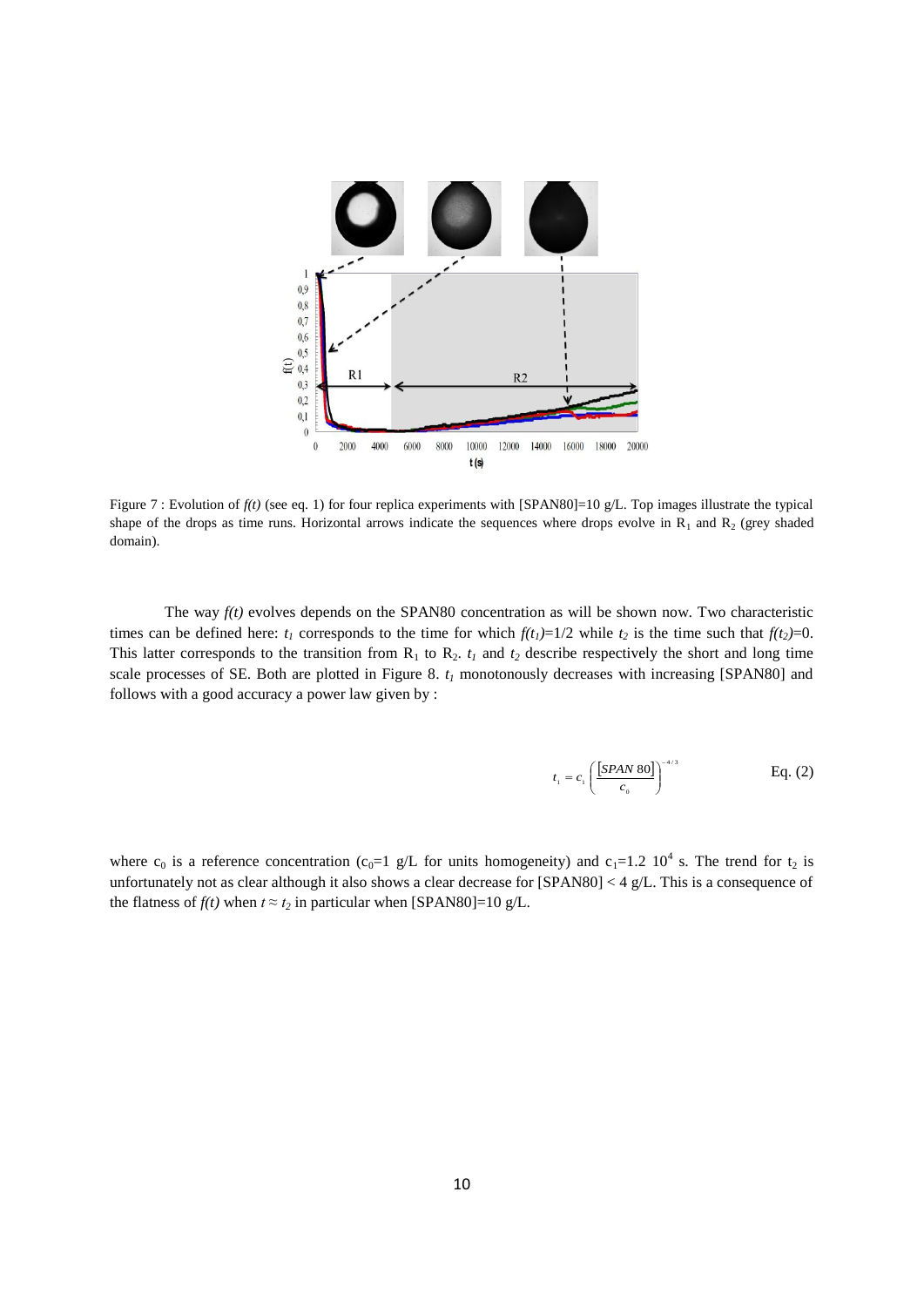

Figure 8 :  $t_1$  (squares) and  $t_2$  (triangles) as a function of [SPAN80]. The full line corresponds to the power law fitting of  $t_1$ given by Eq. (2). Error bars are computed from the standard error. They're smaller than the size of the markers when not represented.

#### **Interface structure**

This section is devoted to the description of the interface structure for two SPAN80 concentrations. Figure 5 evidenced the progressive modification of the interface that finally turns rough. Figure 6 moreover suggested that SE was generating objects with a typical size of few tens of micrometers. The question is now to get more insights into this roughness and in particular to study how it depends on the SPAN80 concentration. Figure 9 and Figure 10 illustrate the interface structure at time  $t=19000$  s for  $[SPAN80]=1$  g/L and [SPAN80]=10 g/L. The drop in Figure 9 is completely opaque. Its interface is covered with a compact layer of almost spherical objects. Although scales are different, they look very similar to the hierarchical microstructures evidenced with cryo-SEM (see Figure 3 and Figure 4). Figure 9(b) shows a zoom of the interface and the arrow a typical example of flocculated microstructures. They're schematically represented in Figure 9(c). Here, SE processes are highly advanced and the interface yet strongly modified. This picture should actually be seen as the result of a dynamic process where the smaller microdroplets pop up on swelling larger ones.

The same evolution is observable for  $[SPAN80]=10$  g/L but instead of microdroplets, the interface is now progressively invaded by fibers as represented in Figure 10. Figure 10(b) shows the detail of the interface and demonstrates that it is now covered by microfibers represented in Figure 10(c). They generate a brushy layer of about 30 µm thickness. The microfibers seem to be constituted of assemblies of microdroplets. This assumption is supported by SEM observations that always indicate the formation of microdroplets (see for example Figure 4). The evolution of the microfibers is moreover very similar to the ones of water-dodecanolhexadecane systems where bursting fiber-like objects were also evidenced [18]. When the drop evolves in R1, microfibers grow normally to the interface and therefore make the brushy layer increase in thickness. When their length exceeds 30 µm, they break and drain downwards into the PO phase. Both effects come in addition to the interfacial top bottom capillary flow discussed above and progressively load the PO phase with a dispersion that becomes clearly visible once  $R_2$  is reached.

The main outcome when comparing Figure 10 and Figure 9 is the morphology of the microstructures. They turn to strongly depend upon the concentration of SPAN80 and therefore upon its phases in PO. In the concentration range studied here, SPAN80 is most probably organized in complex colloidal structures that yield specific transport patterns. The striking similarity of the microdroplets of Figure 9 and the microstructures illustrated in Figure 3 and Figure 4 suggests that their growing is most probably trigged by an instability that generates, in its early stage, protruding structures on the water/PO interface.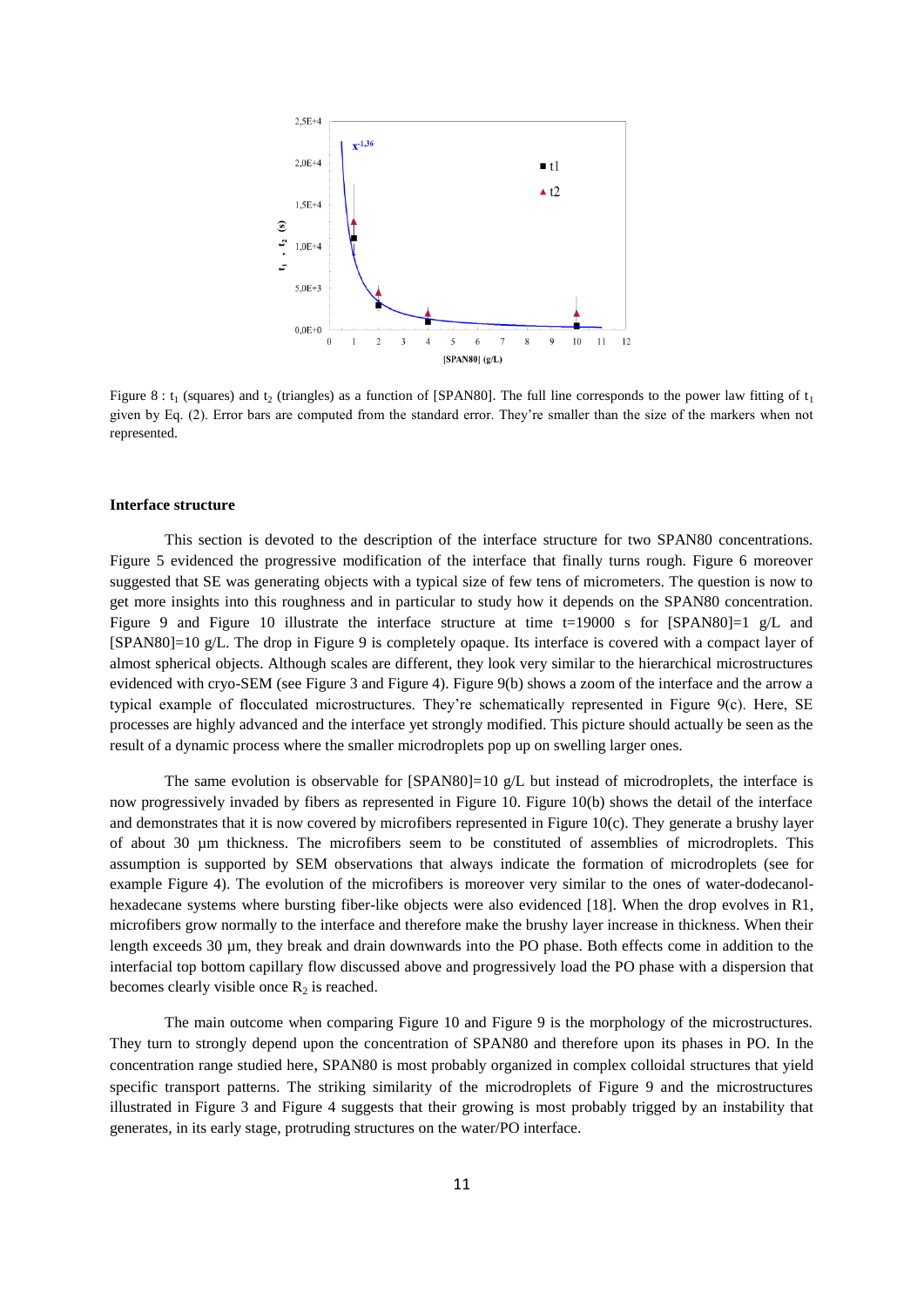Figure 9 and Figure 10 actually capture the drop shapes once already deformed and therefore when evolving in regime R2 where reproducibility is lost. But, as already stated above, the microstructures keep their topology from the very beginning of the SE process. So, the microdroplets (resp. microfibers) of Figure 9(b) (resp. Figure 10(b)) are similar to the ones that are already present at time  $t_1$ . The only difference here with earlier times is their packing that turns out to be high enough here to clearly illustrate the interface structure.

For intermediate SPAN80 concentrations (2  $g/L$  and 4  $g/L$ ), SE leads to the appearance of both microdroplets and microfibers. The transition from interfaces Figure 9 to Figure 10 shows therefore coexisting regimes that could be seen as second order out of equilibrium phase transitions. The specific growing kinetics of each type of microstructures was not precisely investigated so far. Important imaging efforts are indeed necessary to achieve such a goal. One can however reasonably assume here that competing mechanisms are most probably involved to select the topology of the prevailing microstructures while SE is developing.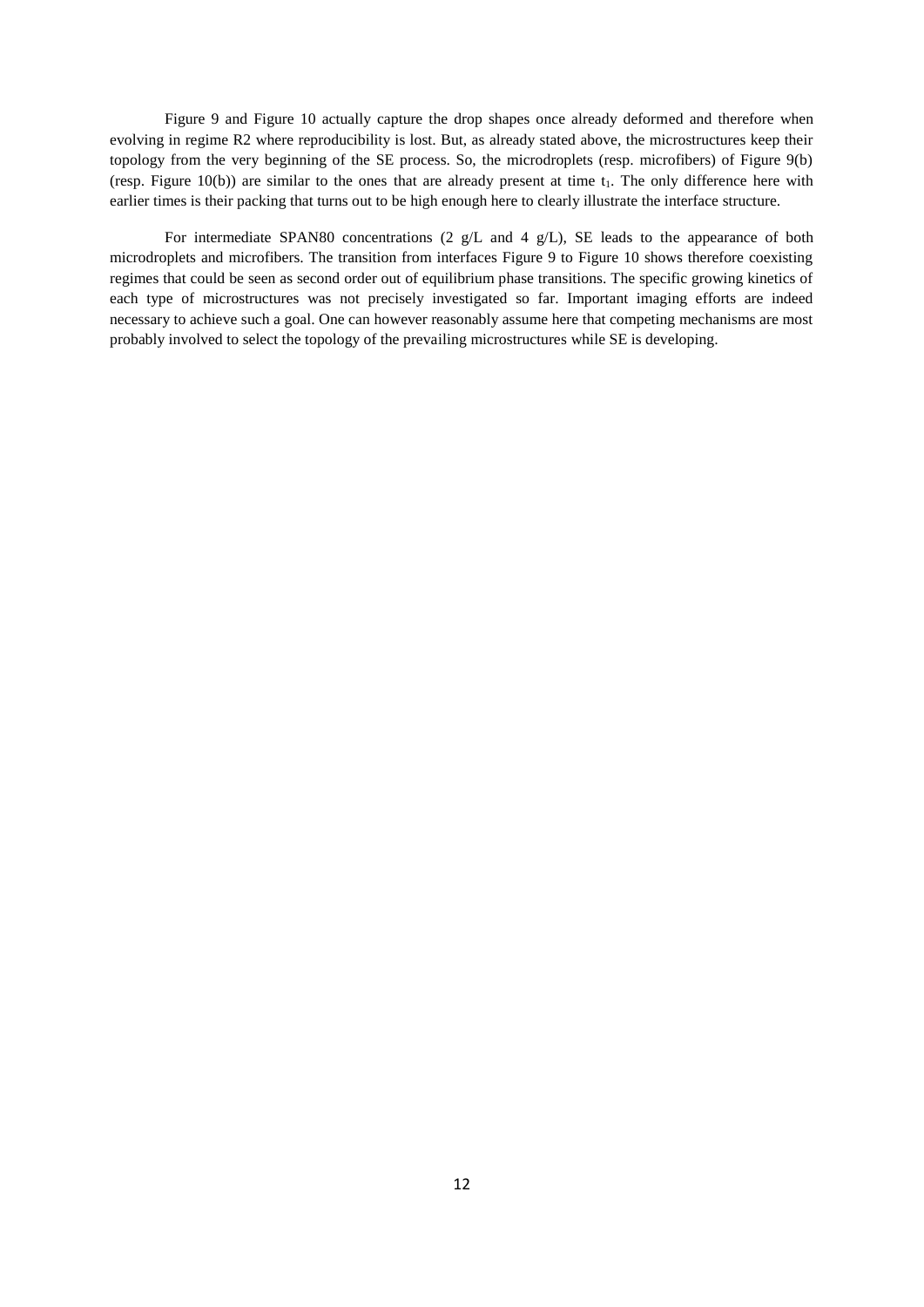

Figure 9 : (a) shape of the water/PO interface at time t=19000 s for [SPAN80]=1g/L. (b) zoom in the rectangle of (a) showing the presence of microdroplets. The arrow shows a microdroplet of diameter 22  $\mu$ m covered by smaller ones with diameter of about 2  $\mu$ m. (c) is a qualitative view of the interface structure.

The precise description of the microscopic mechanisms involved in the SE phenomena of Figure 9 and Figure 10 runs out of the scope of the present work. The phases of SPAN80 when dissolved in PO most probably drastically change topology when concentration is increased from 1 g/L to 10 g/L. With such large concentrations, the PO/SPAN80 solution acts as a surfactant reservoir that drives water transport into PO as long as interface is sufficiently permeable. Transport stops when a membrane-like interface that looks very similar to a jellified phase finally replaces the initial water/PO interface. It acts like a barrier to any further interfacial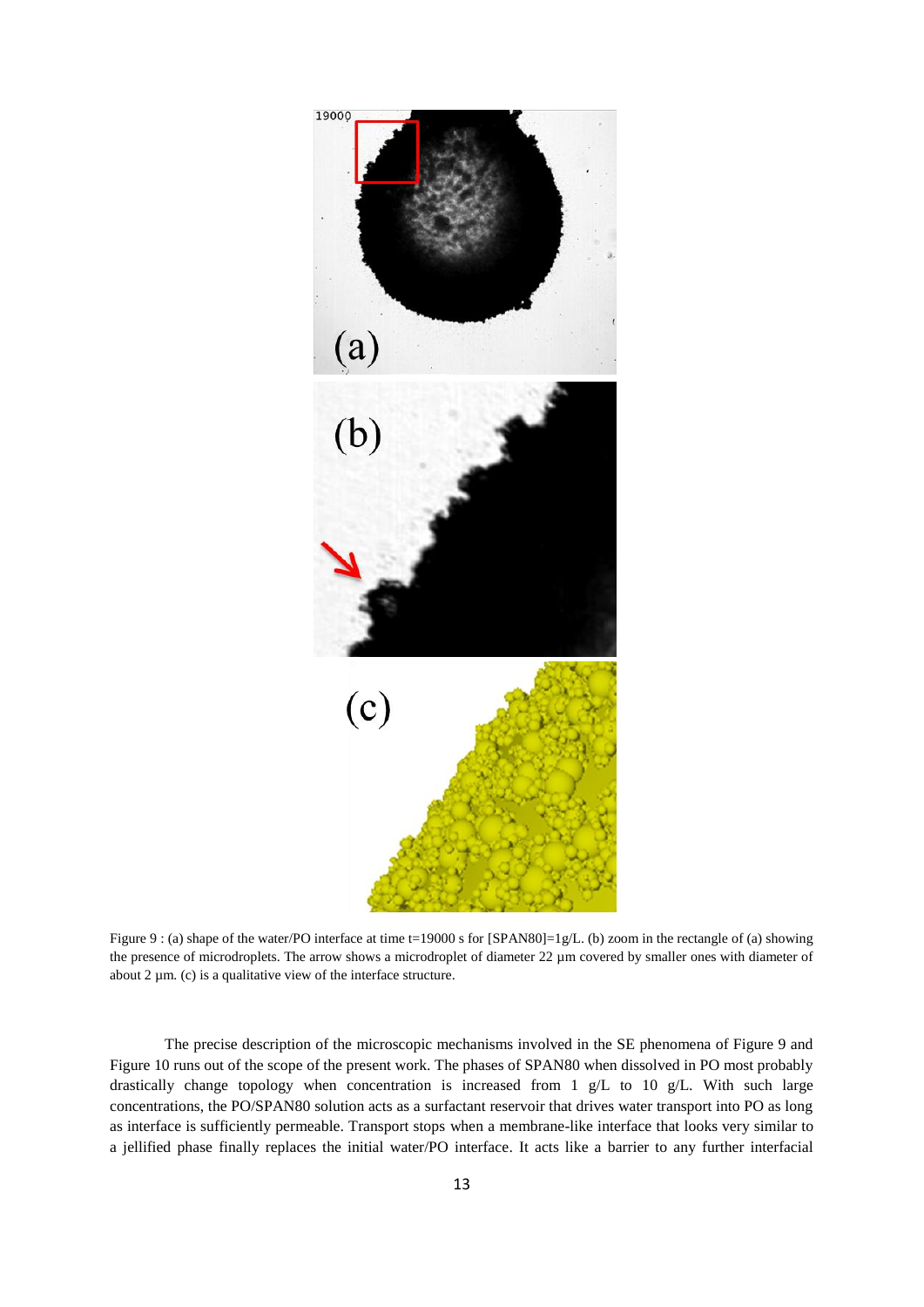exchanges. The limiting factor of water transport is therefore neither the lack of water in the pendant drop nor insufficient SPAN80 in PO. It seems to be the complete jellification of the water/PO interface that finally interrupts SE and therefore water removal.

To our knowledge, neither the ternary diagram of water/SPAN80/PO mixtures nor microscopic modelling of this system is available in the literature. SPAN80 being itself a non-single component liquid<sup>29,37</sup> it would probably make such a description particularly complex since, in principle, its different constituents contribute in different ways in the overall SE. In this context, the different morphologies of the microstructures described above do constitute an interesting signature that could help the understanding of the underlying SE processes. For concentrated solutions, it seems for example reasonable to assume that supersaturated SPAN80 regions in the vicinity of the water/PO interface generate complex reverse micelles that could trigger microstructure formation<sup>20</sup>. These latter could then behave as mobile objects transporting water apart from the pendant drops similarly to what has been observed for capsules $^{21,55,56}$ . This scenario can probably be extended to sub-micellar solutions like the ones investigated in Figure 2 where microstructures are also evidenced despite low SPAN80 concentrations. For such solutions, reverse micelles are not stable in the bulk phase since interfacial tension is close to 15 mN/m. This should provide sufficient stability against mechanical perturbations and therefore prevent microstructure formation. The interplay between the different surfactant molecules of SPAN80 seems to still allow local supersaturation regions in particular when in contact with water and therefore promote the occurrence of microstructures. SEM experiments confirm this assessment as they clearly indicate the presence of water microdroplets even for low concentrations (see Figure 3). But one cannot exclude here the formation of SPAN80 flocks that might have sizes below SEM resolution. This last hypothesis needs to be further investigated.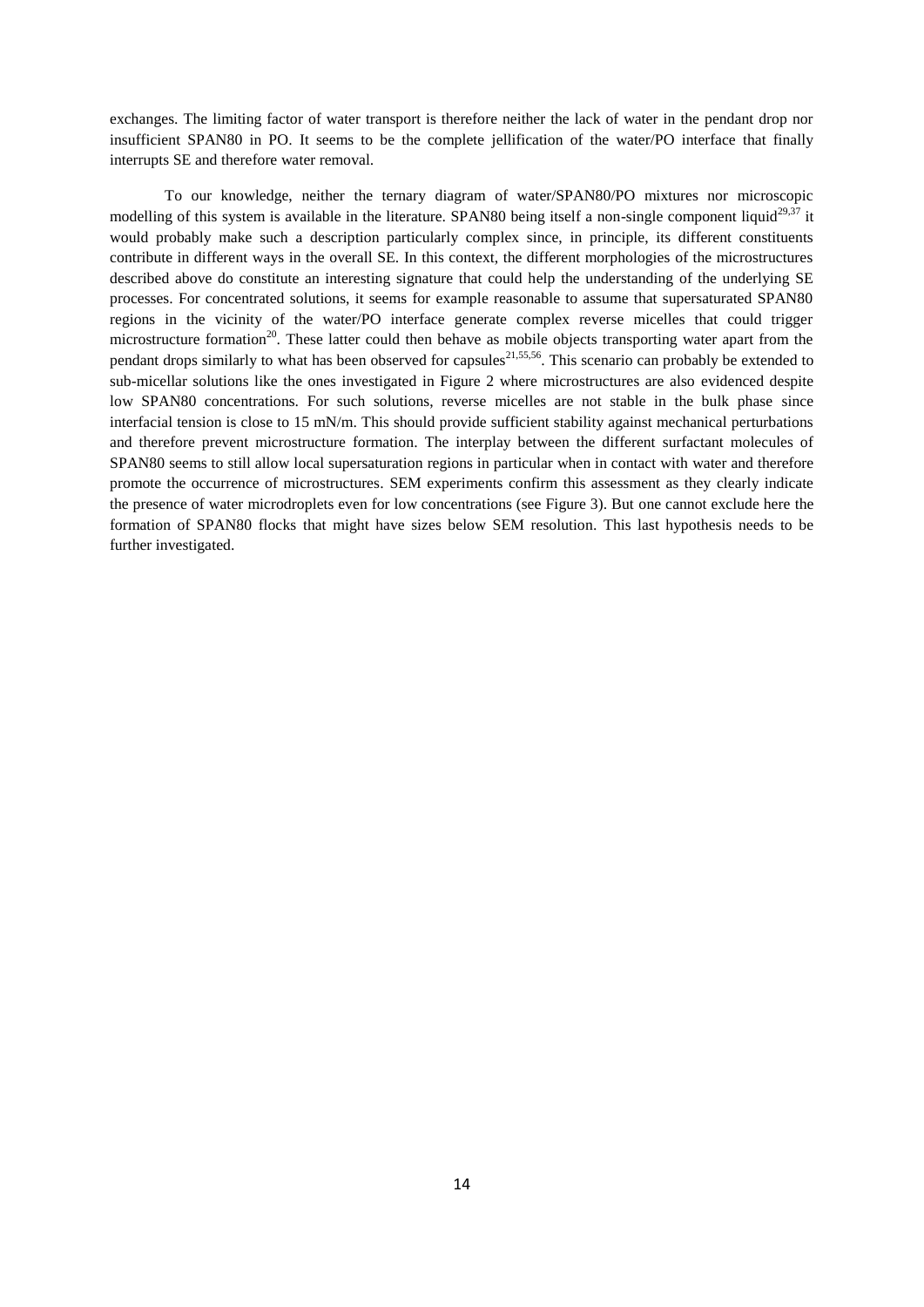

Figure 10 : (a) Shape of the water/PO interface at time t=19000 s for [SPAN80]=10g/L. (b) enlargement of the interface in the rectangle of (a) showing the presence of microfibers. (c) is a qualitative view of the interface structure.

#### **Conclusion and perspectives**

Pendant water drops in a SPAN80 loaded paraffin oil solution are studied. They exhibit spontaneous emulsification processes that drastically modify the structure of water/paraffin oil interfaces even at low SPAN80 concentrations where they should be stable against mechanical perturbations. As time runs, interfaces are spontaneously invaded by growing microstructures that consist in microdroplets and/or microfibers. Image processing and the use of a contrast function allow a qualitative estimation of the characteristic times of this process. They follow a power law decreasing trend when increasing SPAN80 concentration indicating that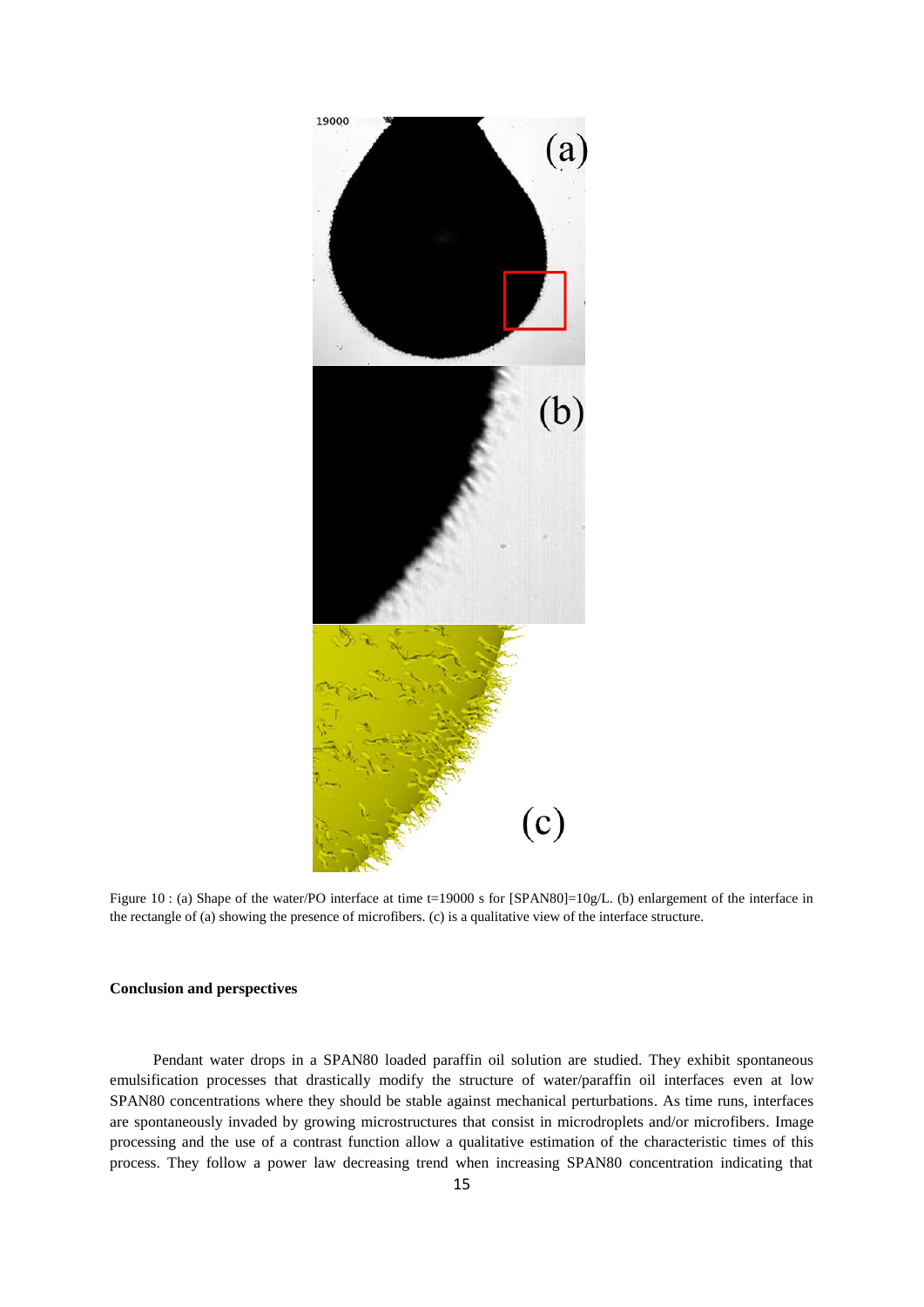spontaneous emulsification occurs faster at large concentrations. It is further demonstrated that packing of the microstructures increases with time and that they're transported into the paraffin oil phase once spontaneous emulsification is fully developed. This generates a progressive withdrawal of the water from the drops by a mechanism in which water is most probably encapsulated in reverse micelles for SPAN80 concentrated solutions. When this mechanism stops, the drops appear as deformed objects surrounded by a loose membrane. In the system under study in this work, spontaneous emulsification phenomena are most probably the result of the interplay between supersaturated surfactant regions, reserve micelles and vesicle formation. One aim of this work was to propose new experimental insights into this complex problem. It actually demonstrates that spontaneous emulsification can be very efficient for mass transfer across water/paraffin oil interfaces when SPAN80 is used as stabilizer.

#### **Acknowledgments**

Financial support from the European Science Foundation COST Actions MP1106 and CM1101, European Space Agency (projects FASES, PASTA and MATRA), CNES and GdR-CNRS MFA are gratefully acknowledged.

#### **References**

- (1) Leal-Calderon, F.; Schmitt, V. Solid-Stabilized Emulsions. *Curr. Opin. Colloid Interface Sci.* **2008**, *13* (4), 217–227. DOI : 10.1016/j.cocis.2007.09.005.
- (2) Jiang, J.; Zhu, Y.; Cui, Z.; Binks, B. P. Switchable Pickering Emulsions Stabilized by Silica Nanoparticles Hydrophobized In Situ with a Switchable Surfactant. *Angew. Chem.* **2013**, *125* (47), 12599–12602. DOI : 10.1002/ange.201305947.
- (3) Leclercq, L.; Mouret, A.; Renaudineau, S.; Schmitt, V.; Proust, A.; Nardello-Rataj, V. Self-Assembled Polyoxometalates Nanoparticles as Pickering Emulsion Stabilizers. *J. Phys. Chem. B* **2015**, *119* (20), 6326–6337. DOI : 10.1021/acs.jpcb.5b01805.
- (4) Schmitt, M.; Limage, S.; Grigoriev, D. O.; Krägel, J.; Dutschk, V.; Vincent-Bonnieu, S.; Miller, R.; Antoni, M. Transition from Spherical to Irregular Dispersed Phase in Water/Oil Emulsions. *Langmuir* **2014**, *30* (16), 4599–4604. DOI : 10.1021/la404766w.
- (5) Schmitt, M.; Limage, S.; Denoyel, R.; Antoni, M. Effect of SPAN80 on the Structure of Emulsified Aqueous Suspensions. *Colloids Surf. A, Physicochem. Eng. Asp,* **2016**, *521*, 121-132. DOI : 10.1016/j.colsurfa.2016.11.027.
- (6) Bouchemal, K.; Briançon, S.; Perrier, E.; Fessi, H. Nano-Emulsion Formulation Using Spontaneous Emulsification: Solvent, Oil and Surfactant Optimisation. *Int. J. Pharm.* **2004**, *280* (1–2), 241–251. DOI : 10.1016/j.ijpharm.2004.05.016.
- (7) Sadurní, N.; Solans, C.; Azemar, N.; García-Celma, M. J. Studies on the Formation of O/W Nano-Emulsions, by Low-Energy Emulsification Methods, Suitable for Pharmaceutical Applications. *Eur. J. Pharm. Sci.* **2005**, *26* (5), 438–445. DOI : 10.1016/j.ejps.2005.08.001.
- (8) López-Montilla, J. C.; Herrera-Morales, P. E.; Pandey, S.; Shah, D. O. Spontaneous Emulsification: Mechanisms, Physicochemical Aspects, Modeling, and Applications. *J. Dispers. Sci. Technol.* **2002**, *23* (1–3), 219–268. DOI : 10.1080/01932690208984202.
- (9) Miller, C. A. Spontaneous Emulsification Produced by Diffusion A Review. *Colloids Surf. A., Physicochem. Eng. Asp,* **1988**, *29* (1), 89–102. DOI : 10.1016/0166-6622(88)80173-2.
- (10) Davies, J. T.; Rideal, E. K. S. *Interfacial Phenomena*; Academic Press Inc, new York; 1961.
- (11) Kunieda, H.; Fukui;, Y.; Uchiyama, H.; Solans, C. Spontaneous Formation of Highly Concentrated Water-in-Oil Emulsions (Gel-Emulsions). *Langmuir;* **1996**, *12* (9), 2136–2140. DOI : 10.1021/la950752k.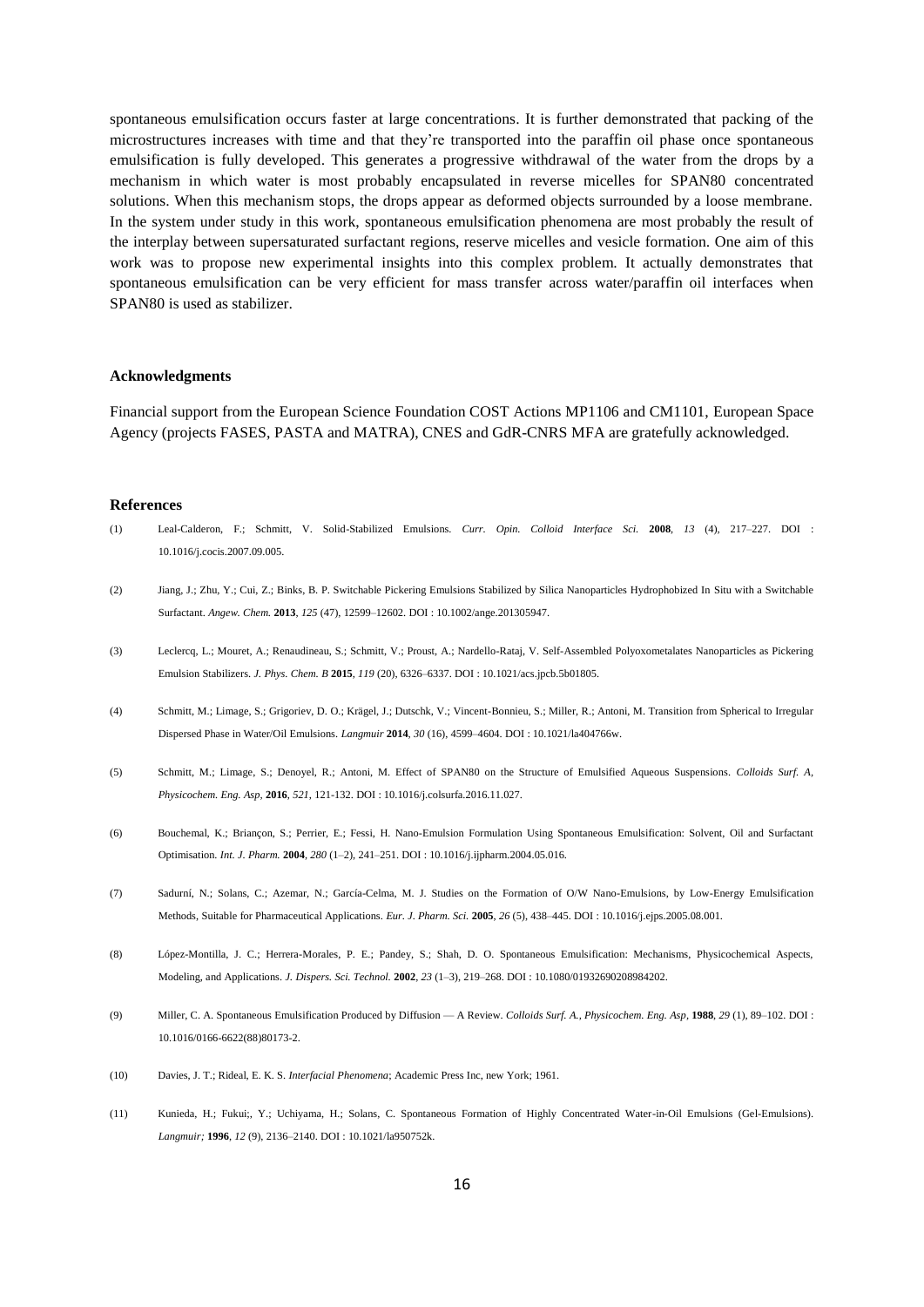- (12) Ozawa, K.; Solans, C.; Kunieda, H. Spontaneous Formation of Highly Concentrated Oil-in-Water Emulsions. *J. Colloid Interface Sci.* **1997**, *188* (2), 275–281. DOI : 10.1006/jcis.1997.4761.
- (13) Salager, J.-L. Formulation Concepts for Emulsion Maker. In *Pharmaceutical Emulsions and Suspensions*; Drugs and the Pharmaceutical Sciences; **2000**; *105*, 19–72.
- (14) Sjöblom. Encyclopedic Handbook of Emulsion Technology. In *CRC Press*; Marcel Dekker, **2001**.
- (15) Sjoblom, J. *Emulsions and Emulsion Stability: Surfactant Science Series/61*; CRC Press, **2005**.
- (16) Dabros, T.; Yeung, A.; Masliyah, J.; Czarnecki, J. Emulsification through Area Contraction. *J. Colloid Interface Sci.* **1999**, *210* (1), 222–224. DOI : 10.1006/jcis.1998.5943.
- (17) Shahidzadeh, N.; Bonn, D.; Meunier, J. A New Mechanism of Spontaneous Emulsification: Relation to Surfactant Properties. *Europhys. Lett.* **1997**, *40* (4), 459–464. DOI : 10.1209/epl/i1997-00488-0.
- (18) Shahidzadeh, N.; Bonn, D.; Meunier, J.; Nabavi, M.; Airiau, M.; Morvan, M. Dynamics of Spontaneous Emulsification for Fabrication of Oil in Water Emulsions. *Langmuir* **2000**, *16* (25), 9703–9708. DOI : 10.1021/la000493l.
- (19) Greiner, R. W.; Evans, D. F. Spontaneous Formation of a Water-Continuous Emulsion from a W/O Microemulsion. *Langmuir* **1990**, *6* (12), 1793– 1796. DOI : 10.1021/la00102a014.
- (20) Ruschak, K. J.; Miller, C. A. Spontaneous Emulsification in Ternary Systems with Mass Transfer. *Ind. Eng. Chem. Fundam.* **1972**, *11* (4), 534–540. DOI : 10.1021/i160044a017.
- (21) Nishimi, T.; Miller, C. A. Spontaneous Emulsification Produced by Chemical Reactions. *J. Colloid Interface Sci.* **2001**, *237* (2), 259–266. DOI : 10.1006/jcis.2001.7467.
- (22) Andersson, N.; Kronberg, B.; Corkery, R.; Alberius, P. Combined Emulsion and Solvent Evaporation (ESE) Synthesis Route to Well-Ordered Mesoporous Materials. *Langmuir* **2007**, *23* (3), 1459–1464. DOI : 10.1021/la0622267.
- (23) Walcarius, A.; Sibottier, E.; Etienne, M.; Ghanbaja, J. Electrochemically Assisted Self-Assembly of Mesoporous Silica Thin Films. *Nat. Mater.* **2007**, *6* (8), 602–608. DOI : 10.1038/nmat1951.
- (24) Peng, T.; Hasegawa, A.; Qiu, J.; Hirao, K. Fabrication of Titania Tubules with High Surface Area and Well-Developed Mesostructural Walls by Surfactant-Mediated Templating Method. *Chem. Mater.* **2003**, *15* (10), 2011–2016. DOI : 10.1021/cm020828f.
- (25) Uricanu, V. I.; Duits, M. H. G.; Filip, D.; Nelissen, R. M. F.; Agterof, W. G. M. Surfactant-Mediated Water Transport at Gelatin Gel/Oil Interfaces. *J. Colloid Interface Sci.* **2006**, *298* (2), 920–934. DOI : 10.1016/j.jcis.2006.01.030.
- (26) Shinoda, K.; Kunieda, H. Conditions to Produce so-Called Microemulsions: Factors to Increase the Mutual Solubility of Oil and Water by Solubilizer. *J. Colloid Interface Sci.* **1973**, *42* (2), 381–387. DOI : 10.1016/0021-9797(73)90303-2.
- (27) Prince, L. M. Microemulsions versus Micelles. *J. Colloid Interface Sci.* **1975**, *52* (1), 182–188. DOI : 10.1016/0021-9797(75)90315-X.
- (28) Danielsson, I.; Lindman, B. The Definition of Microemulsion. *Colloids Surf.* **1981**, *3*, 391–392. DOI : 10.1016/0166-6622(81)80064-9.
- (29) Abou-Nemeh, I.; Van Peteghem, A. P. Some Aspects of Emulsion Instability on Using Sorbitan Monooleate (Span 80) as a Surfactant in Liquid Emulsion Membranes. *Chem. Ing. Tech.* **1990**, *62* (5), 420–421. DOI : 10.1002/cite.330620520.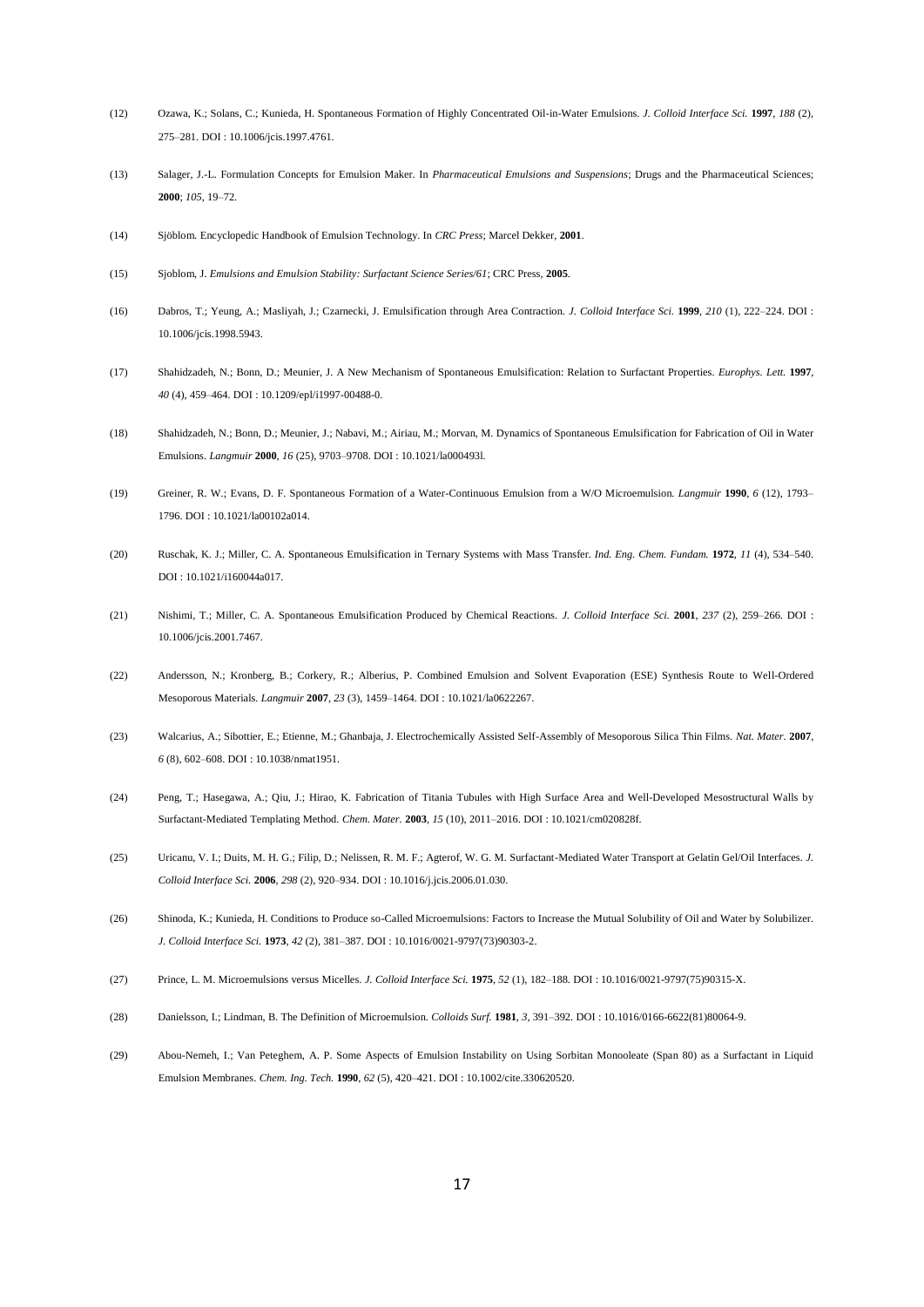- (30) Pandolfini, P.; Loglio, G.; Ravera, F.; Liggieri, L.; Kovalchuk, V. I.; Javadi, A.; Karbaschi, M.; Krägel, J.; Miller, R.; Noskov, B. A.; et al. Dynamic Properties of Span-80 Adsorbed Layers at Paraffin-Oil/Water Interface: Capillary Pressure Experiments under Low Gravity Conditions. *Colloids Surf. A,. Physicochem. Eng. Asp.* **2017**. DOI : 10.1016/j.colsurfa.2017.05.012.
- (31) Drelich, A.; Gomez, F.; Clausse, D.; Pezron, I. Evolution of Water-in-Oil Emulsions Stabilized with Solid Particles: Influence of Added Emulsifier. *Colloids Surf. A, Physicochem. Eng. Asp.* **2010**, *365* (1–3), 171–177. DOI : 10.1016/j.colsurfa.2010.01.042.
- (32) Liu, W.; Sun, D.; Li, C.; Liu, Q.; Xu, J. Formation and Stability of Paraffin Oil-in-Water Nano-Emulsions Prepared by the Emulsion Inversion Point Method. *J. Colloid Interface Sci.* **2006**, *303* (2), 557–563. DOI : 10.1016/j.jcis.2006.07.055.
- (33) Santini, E.; Liggieri, L.; Sacca, L.; Clausse, D.; Ravera, F. Interfacial Rheology of Span 80 Adsorbed Layers at Paraffin Oil–water Interface and Correlation with the Corresponding Emulsion Properties. *Colloids Surf. A,. Physicochem. Eng. Asp.* **2007**, *309* (1–3), 270–279. DOI : 10.1016/j.colsurfa.2006.11.041.
- (34) Clausse, D.; Drelich, A.; Fouconnier, B. Mass Transfers Within Emulsions Studied by Differential Scanning Calorimetry (DSC) Application to Composition Ripening and Solid Ripening, Mass Transfer - Advanced Aspects, *Dr Hironori Nakajima (Ed.), ISBN: 978-953-307-636-2*, **2011**. DOI : 10.5772/20279.
- (35) Koroleva, M. Y.; Yurtov, E. V. Water Mass Transfer in W/O Emulsions. *J. Colloid Interface Sci.* **2006**, *297* (2), 778–784. DOI : 10.1016/j.jcis.2005.10.046.
- (36) Opawale, F. O.; Burgess, D. J. Influence of Interfacial Properties of Lipophilic Surfactants on Water-in-Oil Emulsion Stability. *J. Colloid Interface Sci.* **1998**, *197* (1), 142–150. DOI : 10.1006/jcis.1997.5222.
- (37) Abou-Nemeh, I.; Bart, H. J. Microstructures in the System Water/D2EHPA/Span-80/N-Dodecane. *Langmuir* **1998**, *14* (16), 4451–4459. DOI : 10.1021/la9710637.
- (38) Siladitya, B.; Chatterjee, M.; Ganguli, D. Role of a Surface Active Agent in the Sol-Emulsion-Gel Synthesis of Spherical Alumina Powders. *J. Sol-Gel Sci. Technol.* **1999**, *15* (3), 271–277. DOI : 10.1023/A:1008745210805.
- (39) Capdevila, M.; Maestro, A.; Porras, M.; Gutiérrez, J. M. Preparation of Span 80/Oil/Water Highly Concentrated Emulsions: Influence of Composition and Formation Variables and Scale-Up. *J. Colloid Interface Sci.* **2010**, *345* (1), 27–33. DOI : 10.1016/j.jcis.2010.01.045.
- (40) Li, N. N. Permeation through Liquid Surfactant Membranes. *AIChE J.* **1971**, *17* (2), 459–463. DOI : 10.1002/aic.690170239.
- (41) Chakravarti, A. K.; Chowdhury, S. B.; Chakrabarty, S.; Chakrabarty, T.; Mukherjee, D. C. Liquid Membrane Multiple Emulsion Process of chromium(VI) Separation from Waste Waters. *Colloids Surf. A,. Physicochem. Eng. Asp.* **1995**, *103* (1), 59–71. DOI : 10.1002/aic.690170239.
- (42) Jiang, C.; Sun, X. Stability of Emulsion Liquid Membrane and Membrane Phase Reaction Spectrum Study of NH3·H2O System. *Desalination Water Treat.* **2016**, *57* (41), 19112–19120. DOI : 10.1080/19443994.2015.1101019.
- (43) Mortaheb, H. R.; Amini, M. H.; Sadeghian, F.; Mokhtarani, B.; Daneshyar, H. Study on a New Surfactant for Removal of Phenol from Wastewater by Emulsion Liquid Membrane. *J. Hazard. Mater.* **2008**, *160* (2–3), 582–588. DOI : 10.1016/j.jhazmat.2008.03.095.
- (44) Xuan-cai, D.; Fu-quan, X. Study of the Swelling Phenomena of Liquid Surfactant Membranes. *J. Membr. Sci.* **1991**, *59* (2), 183–188. DOI : 10.1016/S0376-7388(00)81182-5.
- (45) Wang Zihao; Jiang Yuanli; Fu Jufu. The Entrainment Swelling of Emulsion during Lactic Acid Extraction by LSMs. *J. Membr. Sci.* **1996**, *109* (1), 25–34. DOI : 10.1016/0376-7388(95)00156-5.
- (46) Colinart, P.; Delepine, S.; Trouve, G.; Renon, H. Water Transfer in Emulsified Liquid Membrane Processes. *J. Membr. Sci.* **1984**, *20* (2), 167–187. DOI : 10.1016/S0376-7388(00)81330-7.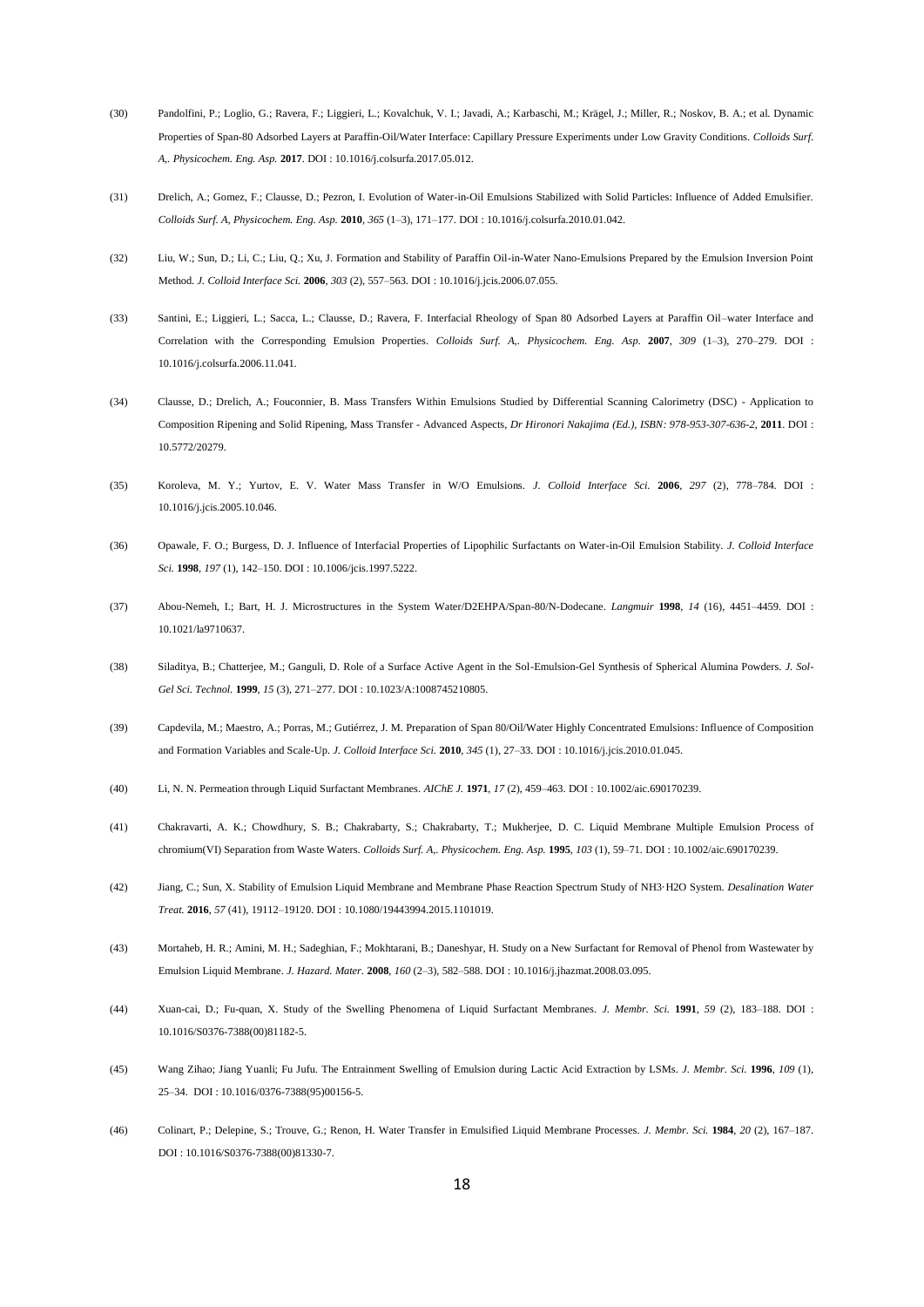- (47) Wen, L.; Papadopoulos, K. D. Visualization of Water Transport in W1/O/W2 Emulsions. *Colloids Surf. A,. Physicochem. Eng. Asp.* **2000**, *174* (1–2), 159–167. DOI : 10.1016/S0927-7757(00)00508-2.
- (48) Wen, L.; Papadopoulos, K. D. Effects of Osmotic Pressure on Water Transport in W1/O/W2 Emulsions. *J. Colloid Interface Sci.* **2001**, *235* (2), 398– 404. DOI : 10.1006/jcis.2000.7384.
- (49) Villa, L.; Lawson, L. B.; Li, Y.; Papadopoulos, K. D. Internal Coalescence as a Mechanism of Instability in Water-in-Oil-in-Water Double-Emulsion Globules. *Langmuir* **2003**, *19* (2), 244–249. DOI : 10.1021/la026324d.
- (50) Silva, P. S.; Zhdanov, S.; Starov, V. M.; Holdich, R. G. Spontaneous Emulsification of Water in Oil at Appreciable Interfacial Tensions. *Colloids Surf. A,. Physicochem. Eng. Asp.* **2017**, *521*. DOI : 10.1016/j.colsurfa.2016.05.041.
- (51) Bracewell, R. N.; Buneman, O.; Hao, H.; Villasenor, J. Fast Two-Dimensional Hartley Transform. *Proc. IEEE* **1986**, *74* (9), 1282–1283. DOI : 10.1109/PROC.1986.13619.
- (52) Hartley, R. V. L. A More Symmetrical Fourier Analysis Applied to Transmission Problems. *Proc. IRE* **1942**, *30* (3), 144–150. DOI : 10.1109/JRPROC.1942.234333.
- (53) Limage, S.; Schmitt, M.; Vincent-Bonnieu, S.; Dominici, C.; Antoni, M. Characterization of Solid-Stabilized Water/Oil Emulsions by Scanning Electron Microscopy. *Colloids Surf. A,. Physicochem. Eng. Asp.* **2010**, *365* (1–3), 154–161. DOI : 10.1016/j.colsurfa.2010.02.037.
- (54) Mora-Huertas, C. E.; Fessi, H.; Elaissari, A. Influence of Process and Formulation Parameters on the Formation of Submicron Particles by Solvent Displacement and Emulsification–diffusion Methods. *Adv. Colloid Interface Sci.* **2011**, *163* (2), 90–122. DOI : 10.1016/j.cis.2011.02.005.
- (55) Fessi, H.; Puisieux, F.; Devissaguet, J. P.; Ammoury, N.; Benita, S. Nanocapsule Formation by Interfacial Polymer Deposition Following Solvent Displacement - ScienceDirect. *Int. J. Pharm.* **1989**, *55* (1), R1–R4. DOI : 10.1016/0378-5173(89)90281-0.
- (56) Quintanar-Guerrero, D.; Allémann, E.; Doelker, E.; Fessi, H. A Mechanistic Study of the Formation of Polymer Nanoparticles by the Emulsification-Diffusion Technique. *Colloid Polym. Sci.* **1997**, *275* (7), 640–647. DOI : 10.1007/s003960050130.